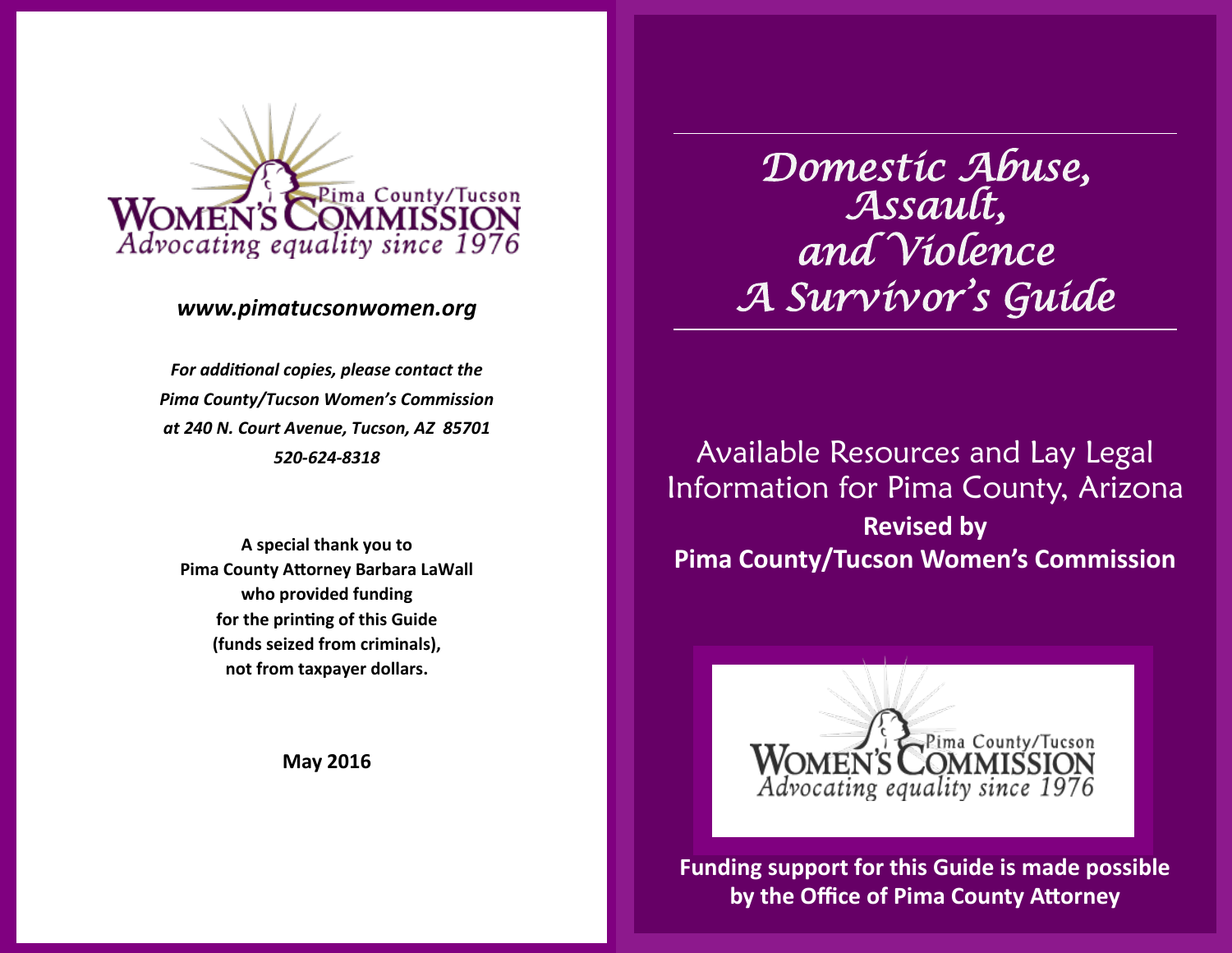**Special Thanks to Mary Beth Ginter, PhD**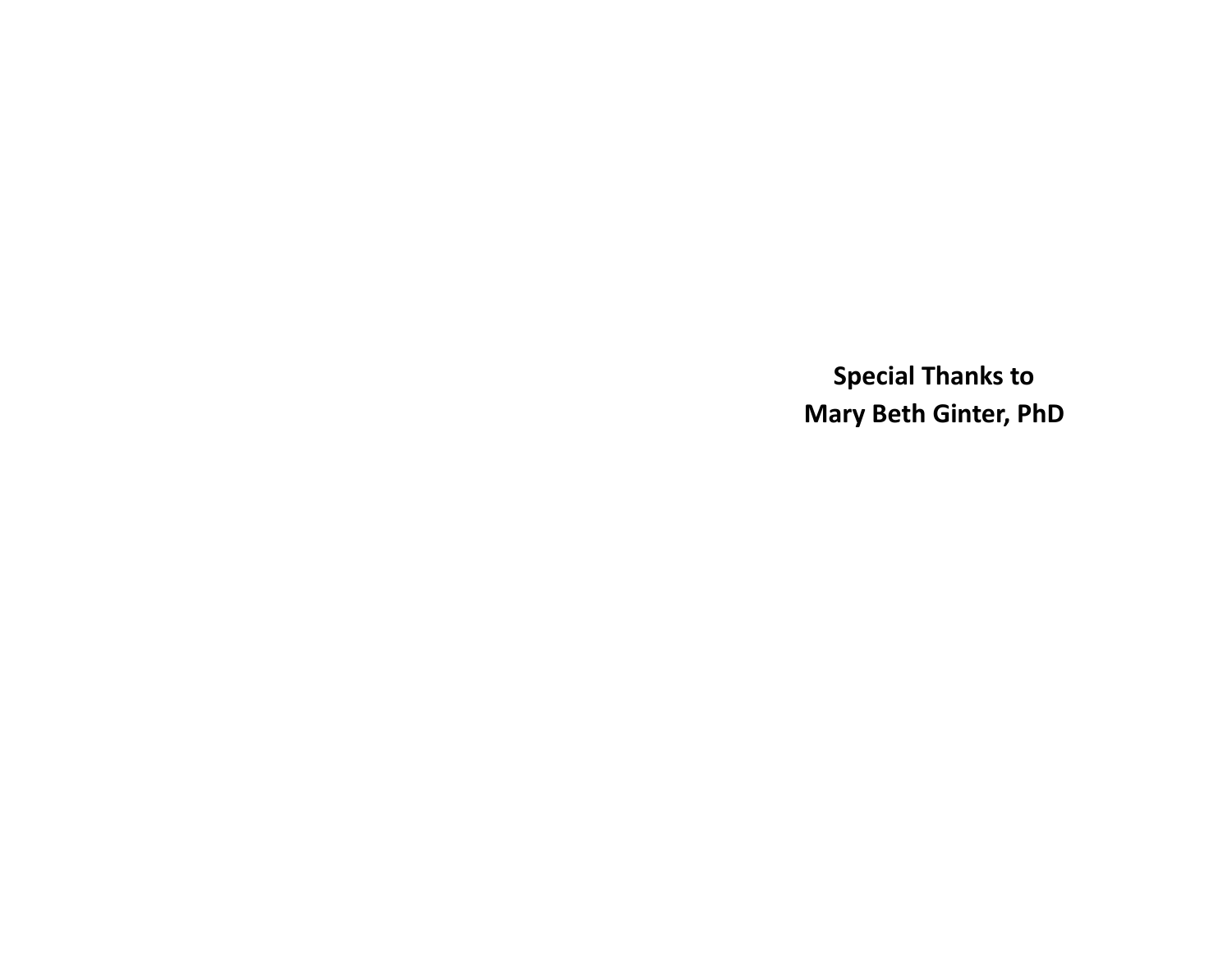**Domestic Abuse, Assault, and Violence** 

# **A SURVIVOR'S GUIDE**

# **Pima County/Tucson Women's Commission**

**May 2016**

**The Pima County/Tucson Women's Commission dedicates this publication to those who have successfully survived violence and assault, and to the clinicians, social service, behavioral specialists, and law enforcement personnel who reach out to help with their hearts, hands, and resources.**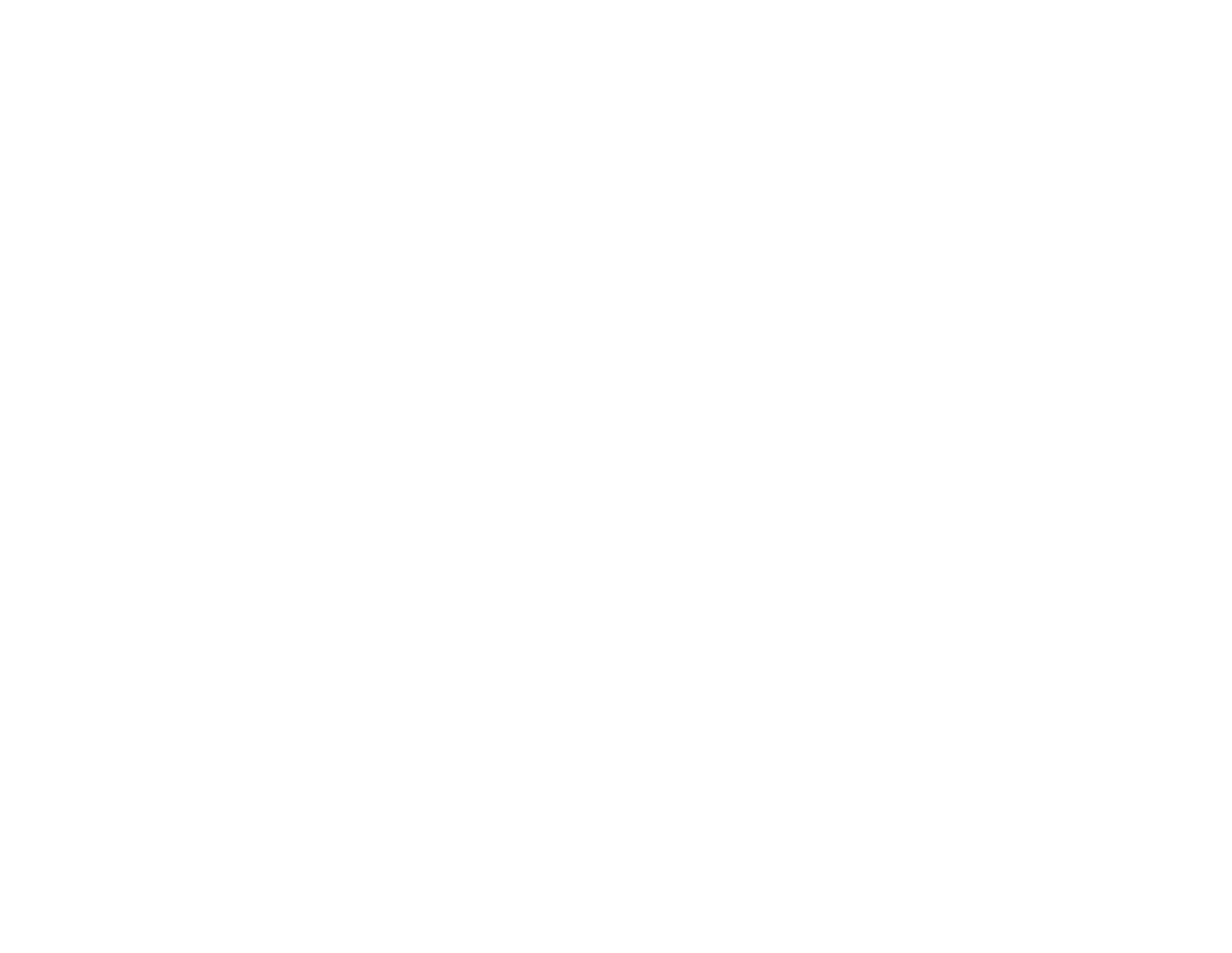# **SUN TRAN REGIONAL TRANSIT SYSTEM INFORMATION www.suntran.com**

#### **Schedule Information for routes, fares and maps**

#### **Call 520-792-9222 for Services**

*Ajo Commuter Circulator Service* - Transportation option to easily travel around Ajo or connect to other regional transit systems in Tucson.

*Downtown Loop -* A free transit service in the downtown Tucson-area that provides access to community services, government offices, courts, educational facilities and area businesses.

*Neighbors Care Alliance* - A volunteer program through the Pima Council on Aging that provides transportation services for seniors and younger disabled individuals.

*Sun Express* - A weekday rush hour service in Tucson, Marana, Oro Valley, Rita Ranch and other parts of Pima County.

*Sun Link -* The streetcar serves major activity centers between the downtown, and the University of Arizona campus area.

*Sun RideShare -* Online carpooling and vanpooling options available for commuters.

*Sun Shuttle/Dial-a-Ride* - A neighborhood transit service in Marana, Oro Valley, Catalina, Sahuarita and Green Valley, Tucson Estates and San Xavier. Dial-a-Ride service is also available in Oro Valley, Sahuarita and Green Valley.

*Sun Van* - Paratransit service in Tucson, Tohono O'Odham Nation, Pasqua Yaqui Tribe, South Tucson and parts of Pima County. Available to those with current AOA eligibility card issued by City of Tucson.

#### **GENERAL INFORMATION AND REFERRAL**

*24 HOUR HELPLINE DIAL 2-1-1 — 211 ARIZONA (The Helpline Name)*  **Provides information and referral to health and human services agencies statewide. These agencies provide help, health care, 1 food box, legal assistance, domestic violence shelters, donation pick-ups, substance abuse services, counseling, GED classes, computer classes, assistive technology. Call the 24-hour helpline at 2-1-1, or search the online database: www.211arizona.org Call 1-877-211-8661**

# **CONTENTS**

| LETTER FROM THE WOMEN'S COMMISSION   | 6 |
|--------------------------------------|---|
| PURPOSE OF THE SURVIVORS GUIDE       |   |
| WHAT TO DO IN AN EMERGENCY OR CRISIS |   |

| <b>SECTION I-</b>                                   | 8  |
|-----------------------------------------------------|----|
| Domestic Violence and Assault Hotlines and Services | 8  |
| Self-Defense Programs                               | 11 |
| Access to Healthcare                                | 12 |
| Sexually Transmitted Diseases (STD) Testing         | 13 |
| <b>Advocacy and Support Groups</b>                  | 14 |
| <b>Behavioral Health Crisis Network</b>             | 15 |
| Electronic (Online) Harassment                      | 16 |
| Housing and Shelter-Emergency, Transitional         | 18 |
| Immigration – Legal Services                        | 19 |
| Immigration Support Services for Domestic Violence  | 19 |
| Legal Assistance                                    | 20 |
| <b>Military and Veterans</b>                        | 21 |
| Trafficking-Reporting and Resources                 | 23 |

# **SECTION II—LAY LEGAL INFORMATION 25**

| Arizona Constitutional Rights for Crime Victims | 27 |
|-------------------------------------------------|----|
| <b>Orders of Protection</b>                     | 29 |
| <b>Injunctions Against Harassment</b>           | 30 |
| Filing for Divorce or Legal Separation          | 35 |
| Order to Show Care Re: Temporary Orders         | 38 |
| Legal Options for Abused Immigrants             | 40 |
| Creditor/Debtor Issues                          | 42 |
| Landlord/Tenant Issues                          | 47 |
| SunTran Regional Transit System Information     | 52 |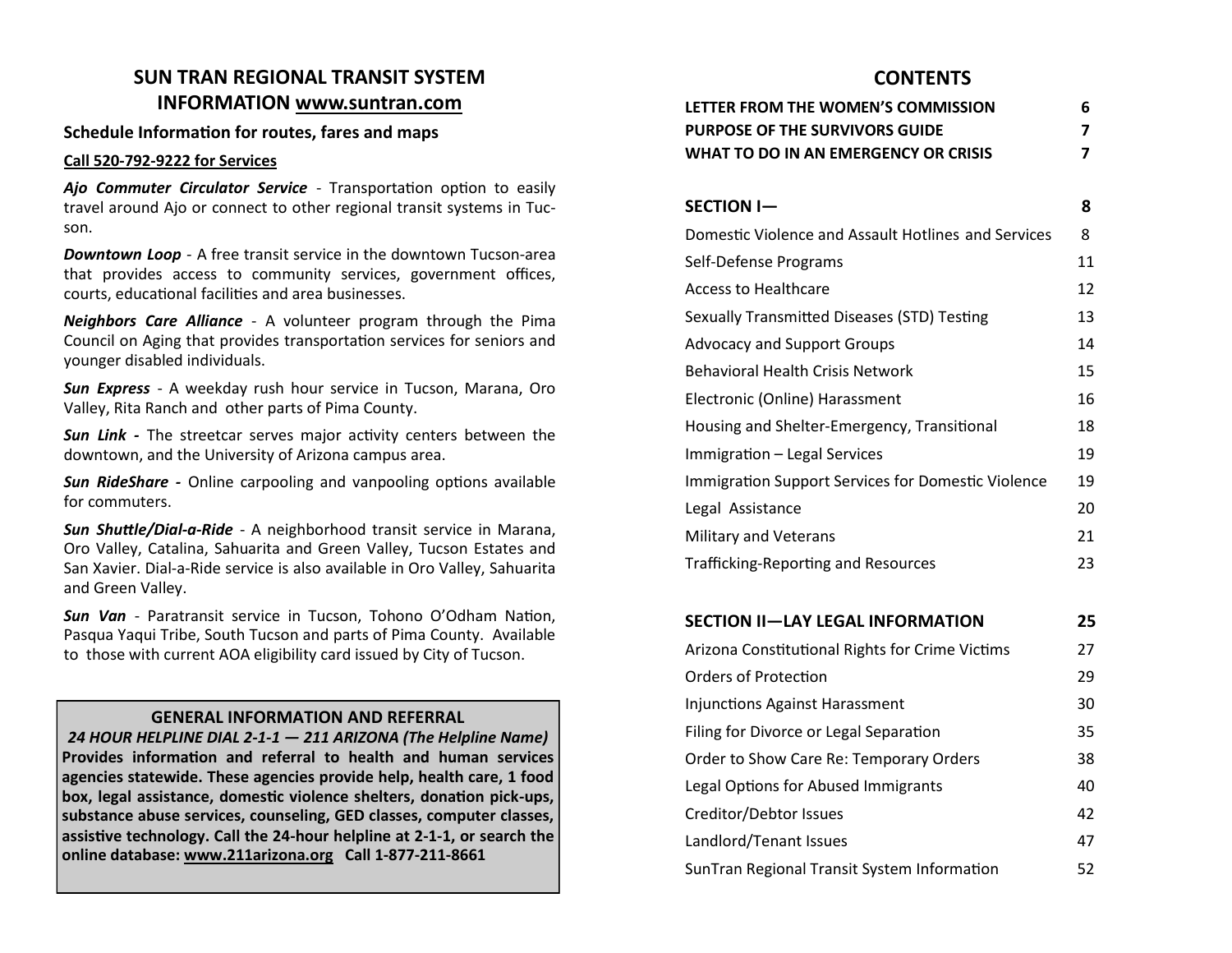# **The Pima County/Tucson Women's Commission from Vision to Reality**

The vision to establish the Tucson Women's Commission was born of the International Women's Year celebrations of 1975. Over 200 Tucson women and men regularly met that year to design a City of Tucson-sponsored commission that would represent a long-lasting commitment to women's equality on the part of elected officials. With the unanimous support of the Mayor and Council of Tucson, an ordinance creating the Commission was adopted on December 8, 1975. On March 17, 1992, the Pima County Board of Supervisors followed with a unanimous vote to expand the Tucson Women's Commission into the Pima County/Tucson Women's Commission.

The Commission's purpose has remained steady for over 40 years. The Commission's work is designed to represent the City and County policy of taking "positive action to expose, eliminate, and prevent the practice of discrimination against women in the areas of education, employment/compensation, credit, housing, community services, and related fields" through the establishment of "an official entity to be called the Tucson (and Pima County) Women's Commission to monitor and evaluate the execution of the policy…".

While the Commission is tasked with numerous responsibilities, it is the first duty of the Ordinance that makes possible this updated *2016 Domestic Violence Resource Guide —* "Collecting, coordinating and disseminating information concerning women."

Women continue to survive abuse and violence in our community. The members of the Commission sincerely hope that the resources contained in this document provides useful survival tools. It takes strength and courage to break the silence and reach out for help. Many among us have done so and transformed our lives.

We are truly grateful to Barbara LaWall, Pima County Attorney, for supporting the preparation, printing, and dissemination of this guide.

Maxine Goodman Maxine Goodman, Commission Chair

With Commissioners: Trina Callie, PhD Kim Chmel

**Landlord/Tenant Issues (Continued)**

# **If you call the building code inspector or the health department on your landlord, can the landlord evict you?**

No, not even if you have a month-to-month lease. Arizona law states that if a tenant files a complaint with the housing code authorities, all eviction proceedings filed by the landlord within six months after the tenant's complaint are presumed to be retaliatory. If the court determines that your landlord's conduct is retaliatory, you are entitled to damages in the amount of two months' rent. However, your landlord can evict you during those six months if you violate your lease or fail to pay your rent. *See* A.R.S. § 33-1381.

**A free copy of the** 

*Arizona Residential Landlord and Tenant Act* 

**is available at Arizona Secretary of State's Office located at 400 W. Congress St., 1st floor, Ste. 141, Tucson, AZ 85701**

**Call 1-800-458-5842** 

**Website:** www.azsos.gov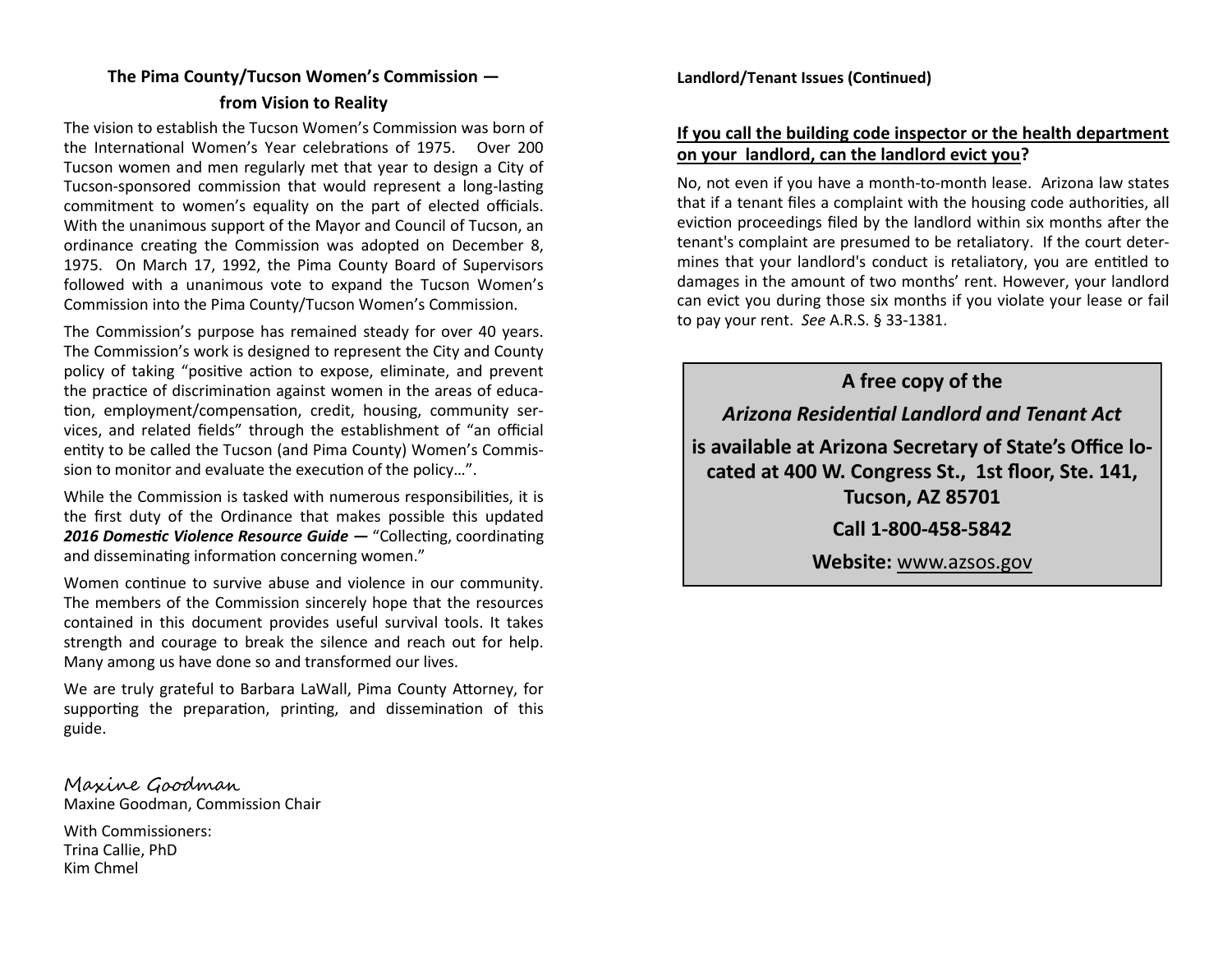# **If the abuser tells you the landlord is going to turn off the utilities, lock you out, and keep the security deposit if you do not pay your rent, can the landlord do this?**

Absolutely not. If your landlord wants to evict you, he or she must use the court system to do so. If your landlord shuts off your water or utilities, or locks you out of your home without first obtaining a court order, he or she is in violation of the law, and you are entitled to damages from your landlord in the amount of two months rent. *See* A.R.S. § 33-1367.

## **Can you terminate your lease early because of domestic violence?**

Yes, if you are a victim of domestic violence you may terminate your lease, move out, and not owe future rent or penalties. However, you are still responsible for paying rent owed through the date of termination as well as any outstanding obligations, which must be paid on or before the date you vacate. All other individuals on your lease are also released from the lease. To terminate early due to domestic violence, you must provide written notice to your landlord that you are a victim of domestic violence within 30 days of the domestic violence incident, and that you request a mutually agreed upon release from the lease within the next thirty days. You must also include a copy of any protective order issued to you as a victim of domestic violence or a copy of the police report that states you notified the police that you are a victim of domestic violence. *See* A.R.S. § 33-1318.

# **Can you request that your landlord change the locks because of domestic violence?**

Yes, you may also require the landlord to install new locks for your unit if you pay for the expense. Your landlord is allowed to retain a copy of this new key. Also, the landlord must refuse access to the rental unit to any tenant who wishes to reclaim property that is named in an order or protection or police report unless a law enforcement officer escorts him or her. *See* A.R.S. § 33-1318.

#### **Can a landlord refuse to rent to you because you have children?**

No, it is unlawful for a landlord to refuse to rent to you because you have children. But a landlord is allowed to restrict occupancy to two people per bedroom. *See* A.R.S. § 33-1317.

The Survivor's Guide is presented in two sections.

- Section I Provides agency and contact information for survivors, counselors, and advocates regarding resources for support and safety.
- Section II Provides lay legal information about survivor rights and describes the procedures for pursuing justice through complaints and claims.

This Guide is provided for informational purposes only. It is not a substitute for the advice of an attorney. Furthermore, statutes and protocols contained often change. Please check with an attorney for the most current statutes.

# **What To Do In An Emergency Or Crisis!**

Call 911 and give a brief description of the incident. The 9-1-1 operator has access, by computer to your address and can dispatch someone if unable to give an address (if you are using a land line) and if you are using a cell phone, you will need to give the operator your location and number. It may be helpful to have this written down, as it is common to forget things when in crisis. When the police arrive, give a detailed description of the incident. Ask the police officers for their names, badge numbers, and phone numbers so that you may follow up and obtain police reports and other information. (Ask for a business card.)

**24-Hour Crisis Counseling — 520-622-6000**

**Abuser Assessment and Referral — 520-624-6797 & 520-622-0771**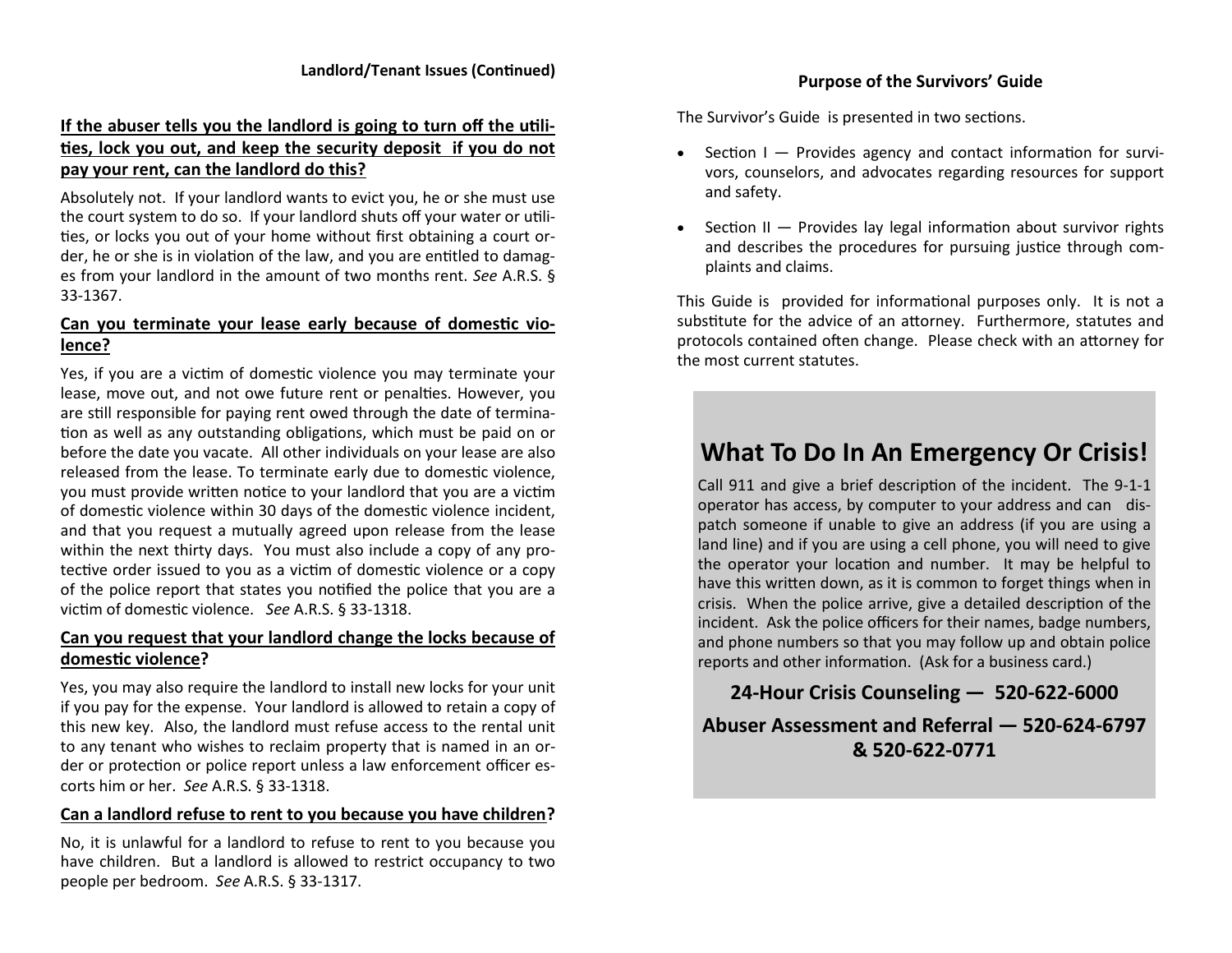# **SECTION I DOMESTIC VIOLENCE AND ASSAULT HOTLINES AND SERVICES**

# **Pima County**

*Administrative Resources & Choices (ARC)* www.arc-az.org - Late Life Domestic Violence and Elder Abuse Project 24-hour crisis line 520-339-2801. Office 520-623-3887 ext. 1007, Direct # 520-623- 3341, and Cell # 520-358-3887

*Emerge! Center Against Domestic Abuse* www.emergecenter.org - Services include emergency shelter/housing, outreach and advocacy, children's services, community education and prevention*.* Toll Free 24-hour Crisis Line 1-888-428-0101 Spanish Toll-free 1-877-472- 1717

*La Frontera Center www.lafronteraarizona.com —* Provides screening, assessment, education, and treatment services to misdemeanor domestic violence offenders referred by the court system. Works with the justice system to protect survivors of abuse, to hold those perpetrators accountable for victim safety, and offer offenders an opportunity to change. Domestic Violence Services 520-838-5700

*Counseling and Psyche Services* Counseling services for University of Arizona students, staff, and faculty. Call 520-621-3334

**Southern Arizona AIDS Foundation (SAAF)** The Anti-Violence Program, a Wingspan Program Website: saaf.org/about-saaf/wingspanprograms-and-affiliates/ Offers 24-hour crisis intervention and advocacy to LGBTQ victim/survivors of violence, and intersectional LGBTQ anti-violence activism. **24-Hours Crisis Hotline 1-800-553- 9387**

*Southern Arizona Center Against Sexual Assault* www.sacasa.org *-* Support and education for individuals and families impacted by sexual trauma. Crisis line 520-327-7273

*Pascua Yaqui* www.pascuayaqui-nsn.gov *-* Victim Services—24-hour crisis line 520-975-4064

## **Can your landlord make you do the repairs and supply the water, heat, and air conditioning in order to make my residence livable?**

In most cases, the answer is no. Under Arizona law, your landlord has a duty to do these things and cannot delegate that responsibility to you. In very limited circumstances, such as if you rent a house rather than an apartment, and you agree in writing to assume these responsibilities, then your landlord can delegate these responsibilities to you. The obligation to make the residence safe and habitable always rests with the landlord. In all cases, however, your landlord can require you to pay utilities. *See* A.R.S. § 33-1324(C)-(D) and § 33- 1314.01.

#### **When is your landlord allowed to enter your apartment?**

Your landlord may enter your apartment to make general repairs either with your permission or by giving you two days written notice. If there is an emergency, your landlord can enter your apartment without your permission. Your landlord cannot enter your apartment during odd hours and cannot harass you. *See* A.R.S. § 33-1343 and § 33- 1376.

# **If your landlord refuses to fix things in your apartment, can you refuse to pay my rent?**

No, you must always pay your rent or you can be evicted from your apartment. If repairs are needed that affect health and safety in your apartment, you must give your landlord written notice that you want him or her to fix them. Keep a copy of the written notices for your records. If, after 10 days, your landlord still refuses to make the repairs, you can hire a licensed contractor to make the repairs for you. You can pay the contractor up to \$300 or one-half of your rent, whichever is more, and deduct this amount from your next month's rent. *See* A.R.S. § 33-1361 and § 33-1363.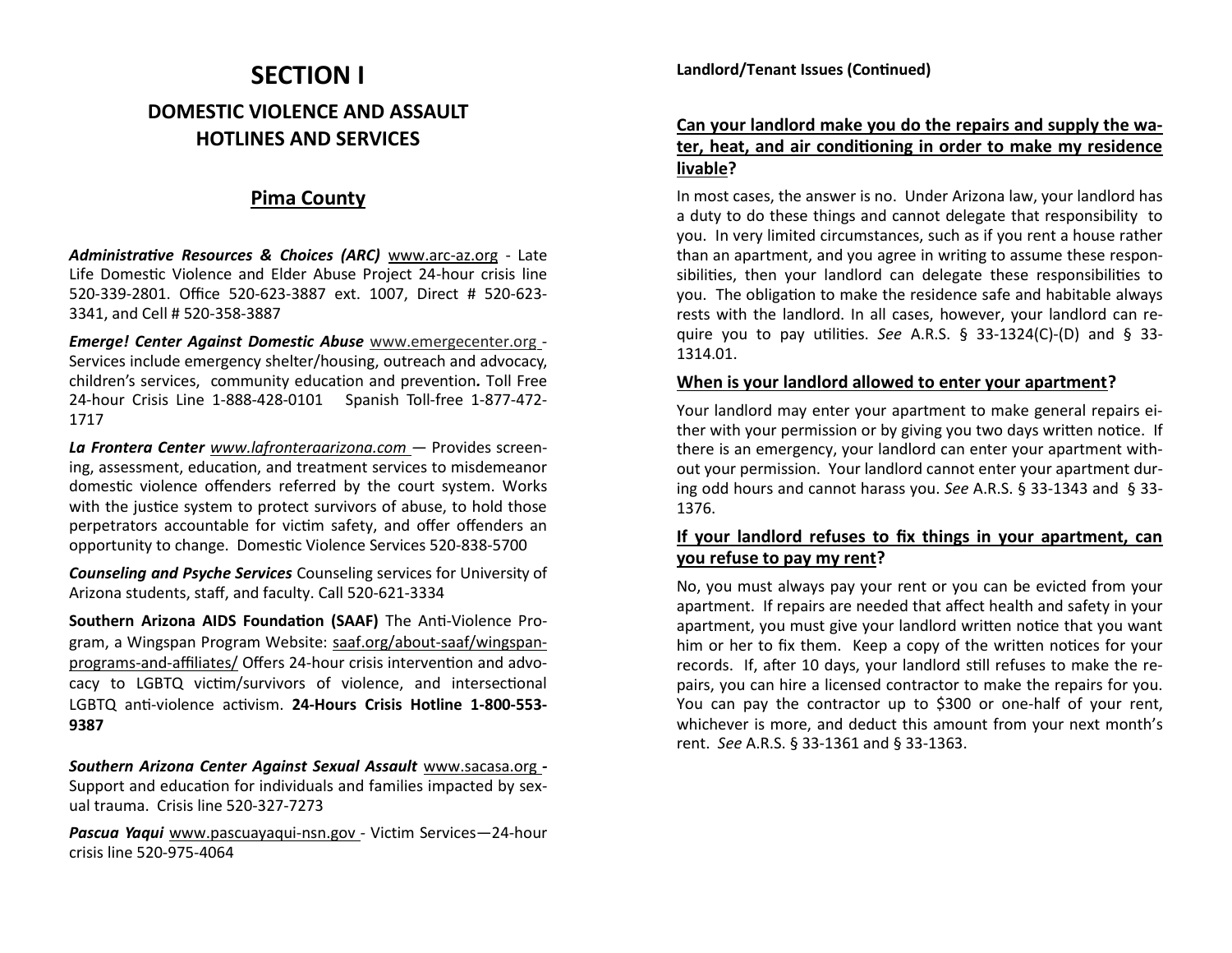#### **What if you can only pay some of the rent?**

Your landlord does not have to accept partial payments. If your landlord does accept a partial payment he or she may ask you to agree in writing to the terms and conditions of the partial payment with regard to continuation of your tenancy. Such an agreement allows your landlord to retain the right to proceed against you. *See*  A.R.S. § 33-1371.

#### **How much can your landlord charge for a security deposit?**

Your landlord cannot charge you an amount that will equal more than one and one-half months rent for a security deposit, including any amount that may be nonrefundable. All security deposits are fully refundable unless otherwise stated in writing in your lease. *See* A.R.S. § 13-1321.

## **Can landlords charge late fees if they were not agreed upon in the lease?**

No, landlords can only charge late fees if they were agreed upon in a written lease agreement.

## **What if you do not have a written lease?**

If you do not have a written lease agreement, you are probably on a month-to-month lease. This means that either you or your landlord can terminate the lease upon 30 days written notice. Keep in mind, if you do not have a written lease your landlord may terminate your lease for any reason at all or for no reason.

The 30-day notice must cover one full rental period. Thus, the notice must be given on or before the day your rent is due, and the lease will terminate at the end of the next full rental period. In some cases, you may be on a week-to-week basis. This is true if your rent is due once a week instead of once a month. If so, either you or your landlord can terminate your rental agreement with a 10 days written notice. *See* A.R.S. §§ 33-1314(B)-(C), 33-1375(A)-(B).

#### **What obligations does your landlord have to you?**

Your landlord must maintain a safe and livable environment. This includes complying with building codes, keeping common areas safe and clean, supplying heat, air conditioning, and hot and cold running water, and keeping appliances, sanitary equipment, and air conditioners in working order. *See* A.R.S. § 33-1324.

*Tohono O'odham Nation* - www.tolc-nsn.org Kom Ckud Ki provides personal advocacy, domestic violence education, crisis intervention, safety planning, lay legal advocacy, court accompaniments, orders of protection/restraining orders, referrals to other resources and agencies, safe home services, transportation, counseling, domestic violence shelter referral, and education services. 24-hours support. For information call between 8am—5pm 520-383-6000.

# **SUICIDE PREVENTION**

*Arizona Adult Crisis Line* www.lafrontera.com *-* Impact Program *call*  866-205-5229 (Arizona–toll free)

*Arizona Teen Lifeline* www.teenlifeline.org — Teenagers living within Arizona in crisis call 1-602-248-8336 or 1-800-248-8336

*Behavioral Health Crisis* — *Community-Wide Crisis Line* 1-800-796- 6762, or 1-866-495-6735

*National Suicide Prevention Lifeline/Veterans Crisis Line*  www.veteranscrisisline.net *—* Provides access to trained telephone counselors. Chat online or call 24/7—1-800-273-8255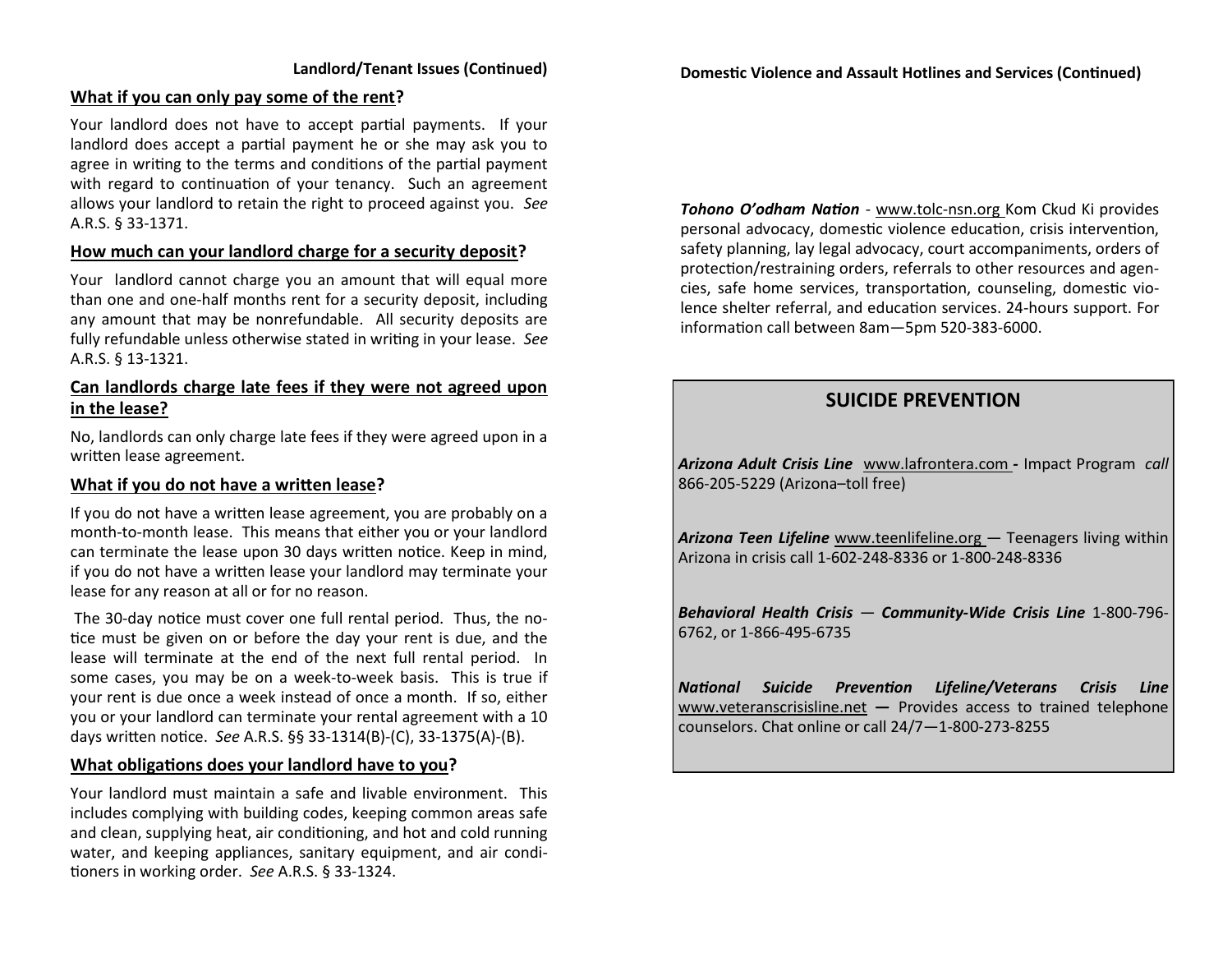# **State and National Hotlines and Services**

*Arizona Department of Economic Security (AZDES)* **Report adult abuse at** www.azdes.gov - Provides *Arizona Adult Protective Services (APS) -* You can report abuse, neglect, and exploitation of Arizona's vulnerable or incapacitated adults.

APS District Office located at 3131 N. Country Club Rd, Suite 206, Tucson, AZ 857416 Central Intake Unit 1-877-505-2385 TDD 1-877- 815-8390

*Arizona Child Protective Services (CPS)* www.azdes.gov/dcyf/cps - Toll-Free Child Abuse Hotline 1-888-767-2445

*Arizona Department of Economic Security (AZDES)*  www.azdes.gov

*Arizona Coalition Against Domestic Violence (AzCADV)*  www.azcadv.org - Statewide legal advocacy hotline and technical assistance for victims and survivors of domestic violence. They provide information to Spanish-speaking callers Mon-Fri, 8:30am - 5:00pm.

The AzCADV Legal Advocacy Hotline Staff members are NOT attorneys and cannot give legal advice. Legal Advocacy Hotline: Confidential, Safe Legal Advocacy, Information and Referral, Toll Free Lines: 520-799-7233, or 1-800-787-3224

*National Domestic Violence Hotline* www.nrcdv.org or thehotline.org - Anonymous and Confidential 24/7 Help lines 1-800-799- 7233 TTY 1-800-787-3224

*National Human Trafficking Resource Center* http:// traffickingresourcecenter.org - Crisis Line 1-888-373-7888

*National Teen Dating Abuse Hotline* www.loveisrespect.org *—* 24- Hour Hotline 1-866-331-9474 TTY 1-866-331-8453

**Questions and answers about landlord/tenant issues are presented on the following pages to help survivors of domestic violence and abuse to understand more about their rights and responsibilities regarding their living situation.** 

**Can your landlord fine you or limit your right to call the police or emergency assistance in response to domestic violence?** 

Your landlord cannot put a provision in your lease agreement that waives or limits your right to summon a police officer or emergency assistance *See* A.R.S. § 33-1315(A)(5).

## **Can you stay in an apartment if your name is not on the lease?**

Although you may be able to obtain an Order of Protection that gives you exclusive use and possession of the apartment, the judge cannot order the landlord to place you on the lease. The landlord can terminate the lease if your name is not on it and the Defendant has been ordered out of the apartment and is no longer paying rent. *See* A.R.S. § 33-1368(A)(1). You should ask the landlord to let you enter into your own lease agreement.

#### **What if the rent has not been paid?**

If the rent is not paid on time, then the landlord must provide a written notice to the leaseholder that she/he has 5 days to pay the rent in full, plus any late fees agreed to in the written lease agreement. If the full amount is not paid within the 5 days, the landlord can file a special detainer action. *See* A.R.S. §§ 33-1368(B) and 33- 1377. A copy of the summons and complaint will be served, and the tenant will be require to appear in court in 3 to 6 days. If the judge finds in favor of the landlord, the tenant has 5 calendar days to move out. If on the fifth day, there is no move, the landlord can go back to court and ask for a Writ of Restitution. This will be served by a constable or sheriff's officer and they can forcibly remove the tenant and change the locks on the doors.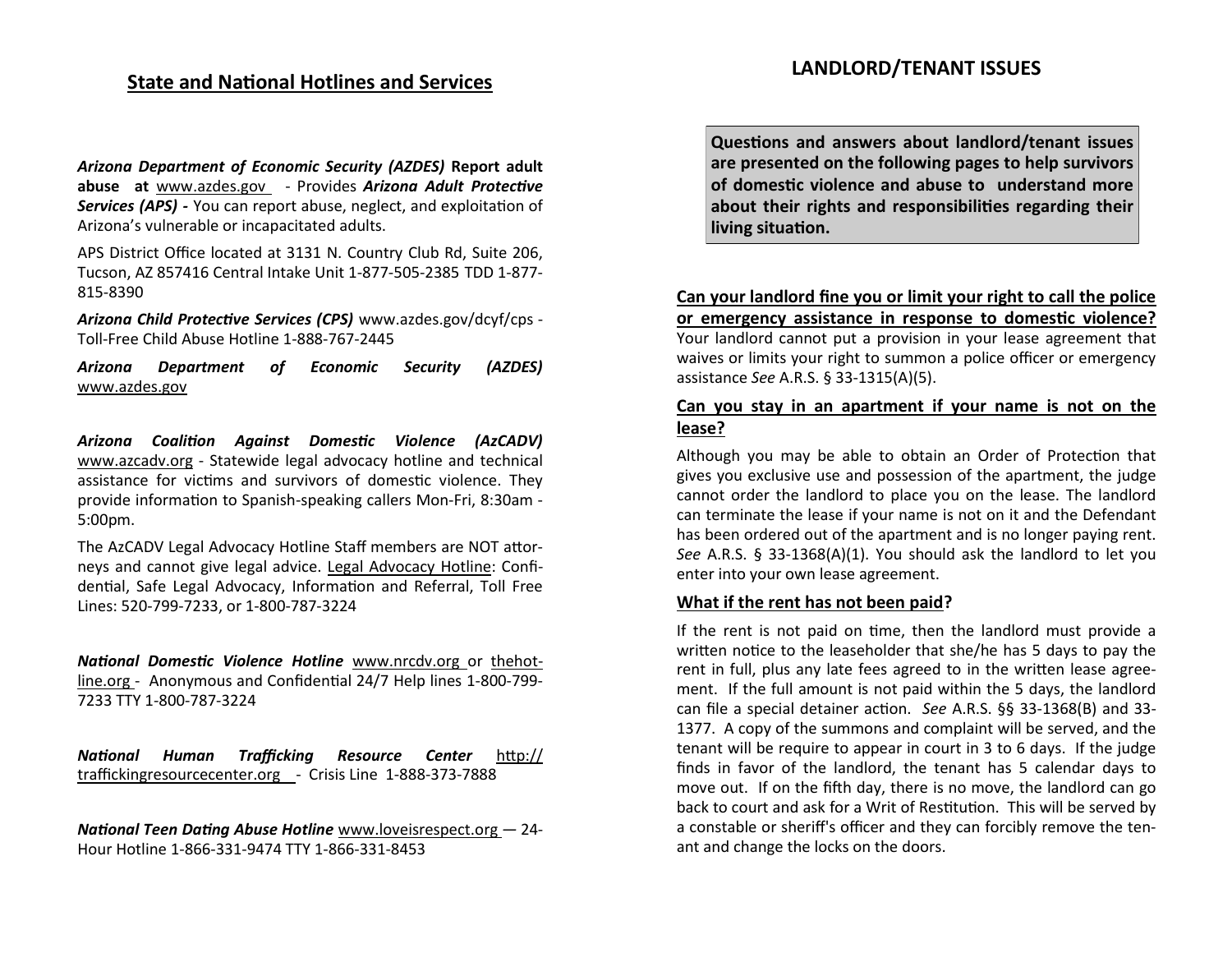## **What happens if you file for bankruptcy?**

Filing for bankruptcy is an important decision and should be examined in the context of whether you are filing for a legal separation or divorce. Keep in mind that an Order for legal separation or divorce determines when marital community will be severed. If you file for bankruptcy before the order is entered, then the time period between the bankruptcy filing and the order finalizing the divorce is extremely important: your spouse can still incur debts during that period, you could be held responsible for those debts, and bankruptcy will not discharge those debts (a release from paying debt responsibility). You will, in other words, be responsible for those community debts during that window period. You may wish to consider filing for bankruptcy **AFTER** a dissolution, divorce or legal separation is final.

You can only obtain Chapter 7 liquidation relief every eight (8) years. You can file Chapter 13 reorganization after a Chapter 7 only if you have regular income. It will be your responsibility to repay new debts you incur after filing for bankruptcy.

In a bankruptcy, certain debts CANNOT be discharged, including:

- Child support and spousal maintenance payments
- Certain income taxes
- Debts for writing bad checks or committing fraud, under Chapter 7
- Most student loans

There may be other debts, which cannot be discharged. You should consult with an attorney who is experienced in bankruptcy law to ask her or him whether bankruptcy is a viable option for you. If you have no personal or real property at this time, then bankruptcy may not be necessary. See 11 USC § 1328.

# **International Hotlines and Services**

*Americans Overseas Domestic Violence Crisis Center*  www.866uswomen.org - An international domestic violence crisis line 24/7 can be reached toll-free from 175 countries.

Contact the toll-free crisis line when oversees, by dialing your AT&T USA Direct access number and at prompt enter 866-879-6636. Click to find your AT&T USA Direct access number. The center serves both civilian and military populations overseas. 24/7, except for U.S. holidays. Callers in the United States and Canada dial toll-free number directly. Live Chat available M-F, 9-4 PST. Email center anytime, advocates reply within 24 hours, M-F, Portland, OR. Call 1-866-USWOMEN 1-866-879-6636

*Consulate of Mexico in Tucson (El Consulado de Mexico en Tucson)*  consulmex.sre.gob.mx/tucson - Provides various services for Mexicans citizens who are incarcerated or hospitalized in Arizona are among those served. Call 520-882-5595

# **SELF-DEFENSE PROGRAMS**

**Rape Aggression Defense (R.A.D.) courses** are offered at no charge through the Pima County Sheriff's Department, Oro Valley Police Department, and Davis Monthan Air Force Base.

These courses are designed to teach and empower women against sexual assault and attacks. They are taught by a network of dedicated self defense instructors who believe self defense is easy to learn, easy to retain, and relatively easy to employ during confrontational situations. For information see R.A.D. website www.rad-[systems.com](http://www.rad-systems.com)

To find out more about class schedules and sign up for R.A.D. classes for your business, organization or group:

Pima County Sheriff 520-351-4615

Oro Valley Police Department 520-229-5080

Davis-Monthan Air Force Base 520-228-5340 (for base personnel)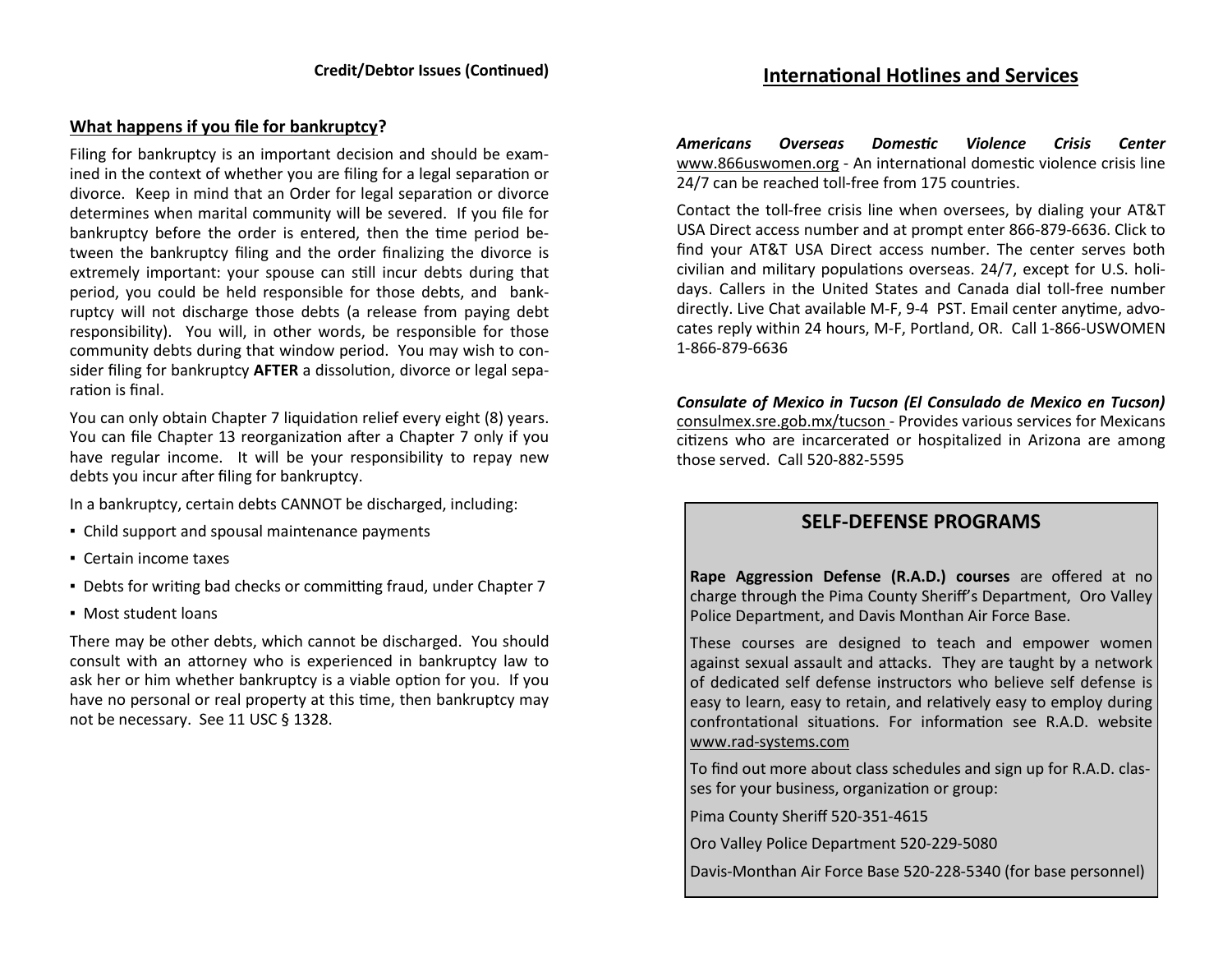# **ACCESS TO HEALTH CARE**

**Most hospitals and community health centers located in Pima County accept patients enrolled in the Medicare and Medicaid programs. See Centers for Medicare & Medicaid Services website: www.cms.gov/**

*Medicaid is* a Federal government-sponsored program providing access to health insurance for eligible low-income families and children. In Arizona Medicaid is administered through the Arizona Health Care Cost Containment System, or AHCCCS through the Department of Economic Security (DES).

*Medicare* is a Federal government-sponsored health insurance program - You should be eligible for Medicare at the age of 65 if: 1) You are a U.S. citizen or legal resident, and 2) You have resided in the United States for a minimum of five years and 3) Worked at least 10 years in Medicare-covered employment. Also you may have to apply for Medicare benefits if: 1) You have not applied for Social Security or Railroad Retirement benefits, or 2) You were employed by the government, or 3) You have kidney disease.

Generally, if you are under age 65, you will qualify for Medicare if: 1) You have End Stage Renal Disease (ESRD), or 2) You have received Social Security Disability Income (SSDI) payments for 24 months (or in the first month of disability for Lou Gehrig's Disease (ALS).

**Enrolling in AHCCCS** Online enrollment is at *healthearizonaplus.gov* - At this website you can enroll or re-enroll from home or from a public library. If you need help enrolling, you can go to your nearest community health center.

#### **Enrolling in Medicare**

Pima Council on Aging holds a monthly no-cost Medicare enrollment meeting on the first Wednesday of every month from 2-4 pm. Reservations are necessary. Call 546-2011 or Email: *ship@pcoa.org*

#### **Creditor/Debtor Issues (Continued)**

If a bill collector or repossession agent comes to your home, it is your choice whether to speak with him or her. You can refuse to talk to a collector, and you should tell the repossession agent you refuse permission for repossession. You may advise them they are trespassing and you can call the police if they do not leave.

## **Is any of your property or income exempt and protected from bill collectors?**

Under state law, creditors cannot take certain exempt property from you, including:

- Equity in your home, valued up to \$150,000
- Furniture and appliances , valued up to \$4,000.00
- Clothing, valued up to \$500.00
- $\bullet$  A car, valued up to \$5,000.00
- Bank accounts , valued up to \$150.00
- Social Security Income
- Child Support payments
- Temporary Assistance for Needy Families (TANF)

These are just a few of the assets which are exempt under state law. There are other assets, which are not listed here. *See* A.R.S. § 12-1596 (C).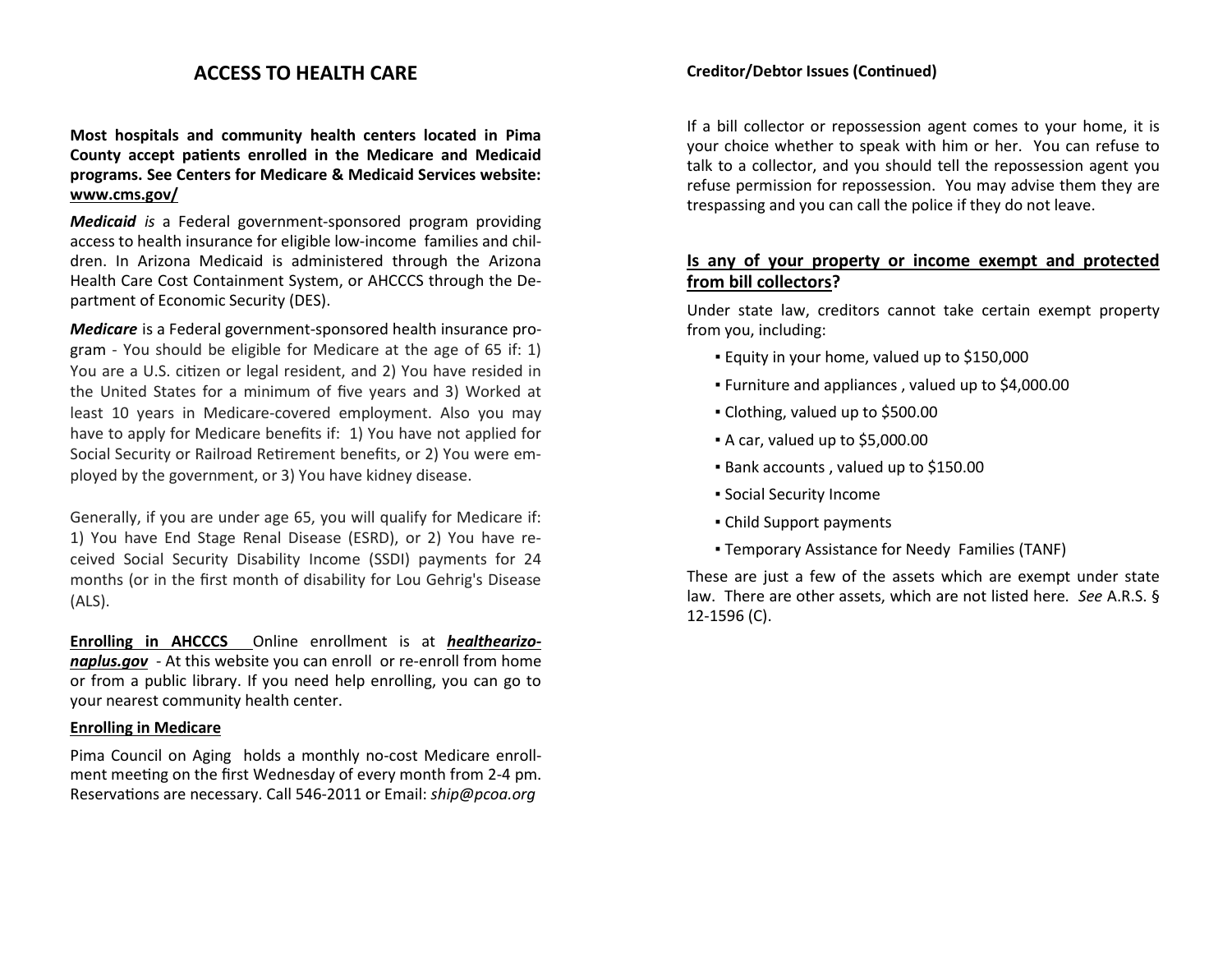#### **How can you find out what is on your credit report?**

*Annualcreditreport.com* is the only government-sanctioned source for a free annual credit report that is yours by law. The Fair Credit Reporting Act guarantees you access to your credit report at no charge once a year. Your score will not be included in your free credit report. Options for requesting your credit report:

- Online at *annualcreditreport.com*
- Written: Download the annual credit report request form from the above website and mail the completed form to Annual Credit Report Request Service, P.O. Box 105281, Atlanta, GA 30348- 5281.
- Telephone 1-877-322-8228 (You will be led through the verification process by phone.)

#### **How can you obtain a copy of your spouse's credit report?**

If you are party to a dissolution of marriage/legal separation action, you can obtain a copy of your spouse's credit report by making a written request to the court for an order requiring a credit reporting agency to release the report to you. You must include the court and case number of the dissolution/separation action.*See* A.R.S. § 25- 318 (F).

#### **Can creditors repossess your belongings?**

Under the law, there are two types of creditors: UNSECURED and SECURED. Most credit is unsecured. An UNSECURED creditor would have to sue you, win the lawsuit and obtain a judgment in order to collect the debt. Even then, the creditor is limited as to how much the property he or she can take under Arizona law. *See* A.R.S. § 12- 1596.

Some credit is secured. A SECURED creditor has the option of taking back the property that secured the underlying debt. For example, if you have purchased an automobile on credit and stop making payments, the creditor can take the automobile back. The creditor cannot, however, breach the peace or otherwise threaten or harass you.

#### **Health Care for Uninsured People not enrolled in AHCCCS**

Pima Community Access Program (PCAP) **mypcap.org** is a nonprofit organization providing access to professional health care at discounted prices. PCAP links low-income, uninsured residents of Pima County with an affordable, comprehensive and coordinated network of health care providers. Email for info at [info@mypcap.org](mailto:info@mypcap.org) or call 520-694- 0418 for information on where to enroll.

# **Human Immunodeficiency Virus (HIV) and Sexually Transmitted Disease (STD) TESTING**

Testing for sexually transmitted diseases and HIV is available at the Pima County Health Department Theresa Lee Public Health Center. 1493 W. Commerce Court, Tucson, AZ 85746 (located south of Valencia, west of I-19). Walk-ins only. Hours: 8am—5pm M-F. Call 520-724-3995.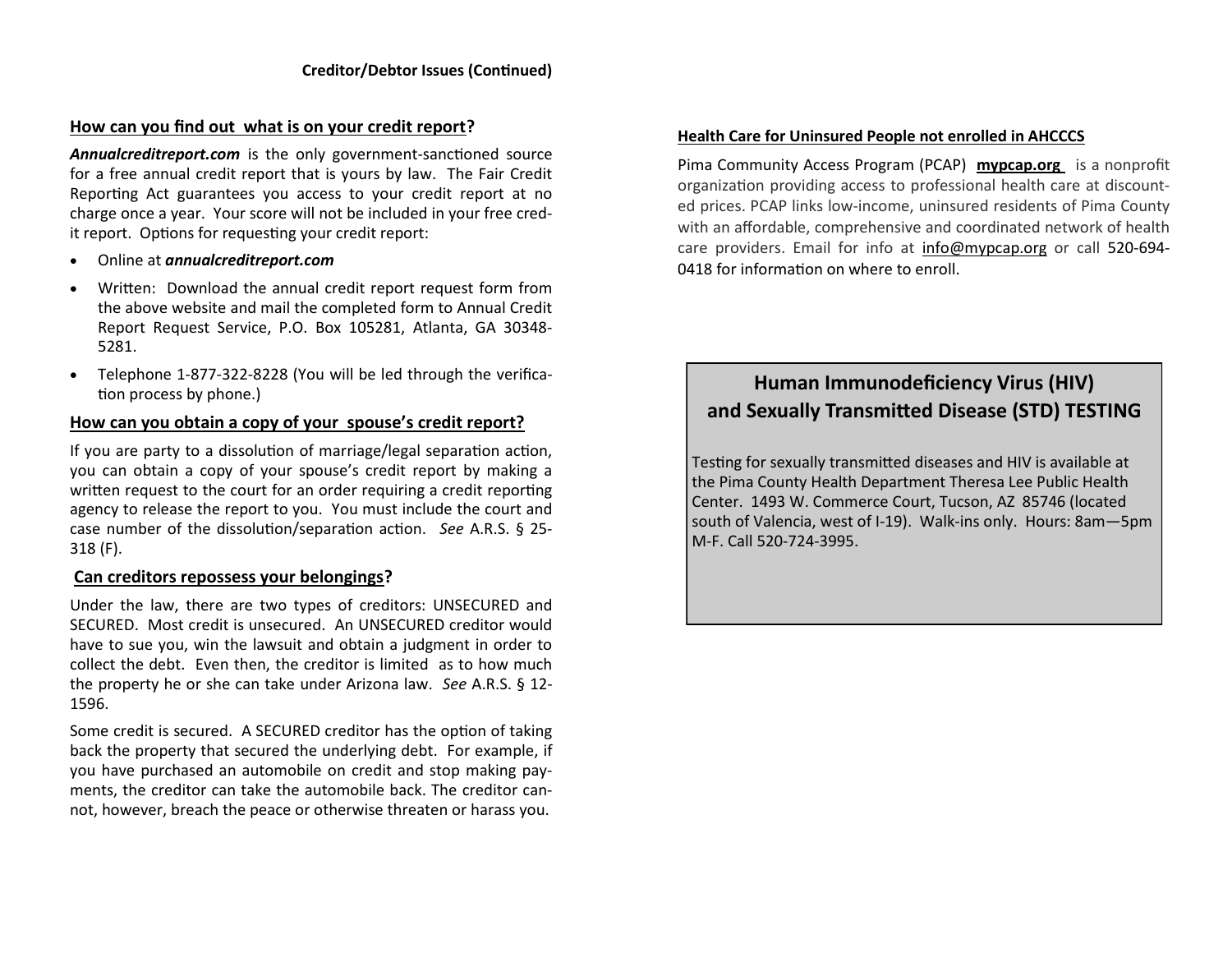# **ADVOCACY AND SUPPORT GROUPS**

*Davis Monthan Air Force Base* www.dm.af.mil - The Family Advocacy Program (FAP) offers three programs aimed at reducing domestic violence. These include DV prevention programs and a 24/7 victim advocate program; programs aimed at assisting new parents; and outreach which offers programs that focus on developing appropriate problem solving skills. Call 520-228-2104

*Emerge! Center Against Domestic Abuse -*www.emergecenter.org - Services include emergency shelter and crisis lines, outreach and advocacy, children's services, housing and community education and prevention*.* Toll Free 24-hour Crisis Line 1-888-428-010. Spanish Tollfree 520-795-4266/1-800-428-0101.

*Pima Council on Aging (PCOA)* www.pcoa.org *-* PCOA advocates, plans, coordinates, develops and delivers home-and-communitybased aging services for older adults and provides supportive assistance, accurate information, and local resource connections for family caregivers. Helpline 520-790-7262 (Mon–Fri 8:30am – 5pm)

**Southern Arizona Aids Foundation (SAAF)** - saaf.org (LGBT Services) - Anti-Violence programs for LGBT survivors. Spouse/Domestic Partner Abuse Prevention, Domestic Violence Support Groups, Helpline Volunteer Opportunities. 24-Hour Crisis Line 520-624-0348 or 1-800 -553-938. 375 S. Euclid Avenue, Tucson, AZ 85719 \*\**Wingspan is now a program under the direction of SAAF.*

*Southern Arizona Center Against Sexual Assault (SACASA)* www.sacasa.org - Su Voz Vale—A bilingual and bicultural program offering services to victims of sexual violence from Tucson's south, west and southwest areas and the City of South Tucson at the El Pueblo Neighborhood Center, 101 W. Irvington Road, Tucson, AZ 85714. Services in English and/or Spanish include crisis intervention and advocacy, community education and outreach, therapy, a confidential support group, transitional housing for abused women, and a special project for battered immigrant women. Call 520-327-7273 or 1-800-400-1001 (24-hr Crisis Hotline)

*Tohono O'odham Nation* www.tonation-nsn.gov - Community Health Services 520-383-3905. Department of Infants, Women & Children 520-383-6217.

#### **Creditor/Debtor Issues (Continued)**

- Call you about a bill before 8:00 a.m. or after 9:00 p.m.
- Threaten to publish or publish your name as a person who does not pay bills, except in credit reports.
- Contact your neighbors, friends, or relatives about your debt.
- Make false claims that they are lawyers or law enforcement officials or other governmental officials.
- Contact your employer for any reason other than to verify employment or arrange a wage attachment.
- Threaten to take your property without a judgment.
- Claim they will increase the debt when you have not agreed, in writing, to pay attorneys' fees, service fees or other charges.

If any of these have happened to you, you may wish to write your creditor a letter, stating the following:

"*I have received numerous phone calls and letters from you concerning bills I haven't paid. As I have informed you, I cannot pay them due to circumstances beyond my control. Pursuant to 15 U.S.C. section 1692(c), I am giving you formal notice to cease all further communication, except for the reasons specifically set forth under the law*."

**When in the separation or divorce process are you no longer responsible for his/her bills?** Simply filing for separation or divorce does NOT sever the community. The community ends upon the date the Petition for Dissolution or Legal Separation is served upon the other spouse and as long as that Petition results in the entry of a final decree. In that case, debts incurred after the date of service of a Petition for Dissolution of Marriage or Legal Separation is the separate obligation of that spouse who incurred the debt.

# **What should you do if you are billed unfairly?**

If you believe you do not owe the money, or the amount you owe is incorrect, write a letter immediately. Explain why you do not agree with the bill and ask for a record of what you owe and, if applicable, the dates and amounts of any payments you have already made. Be sure you've dated, signed and kept a copy of the letter.

If the bill collector has reported the debt to a credit reporting agency, write the credit reporting agency and tell them the bill is in dispute.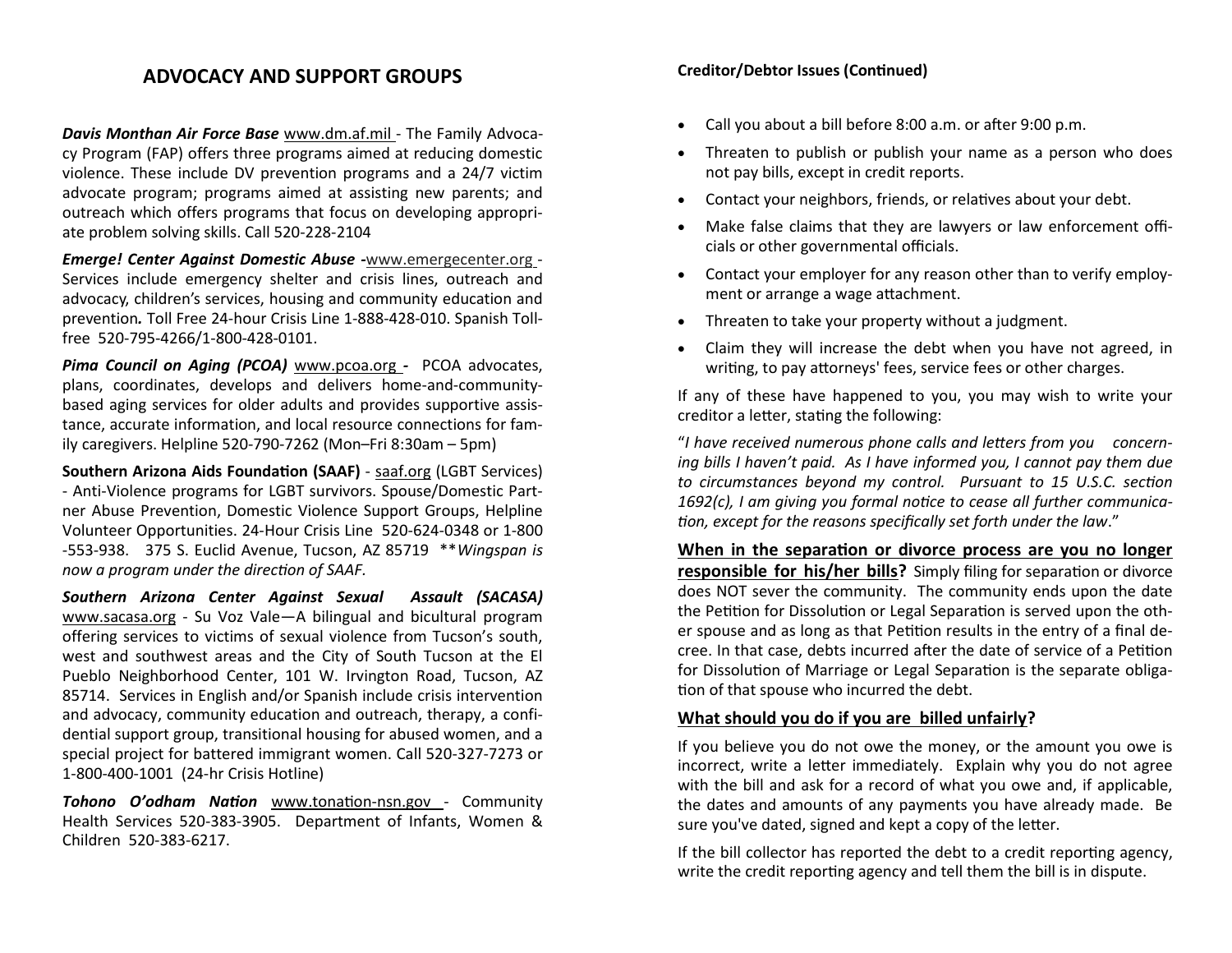# **CREDITOR/DEBTOR ISSUES**

**Managing debt while dealing with family relationships poses a variety of concerns. Here are some commonly asked questions.**

#### **What is community debt?**

Keep in mind, as long as you are married, you and your spouse are considered a "community" in the eyes of the law. Legally, you and your husband share community property and community debt. What does this mean?

In most instances, assets you and your spouse acquire during the marriage are one-half yours, including bank accounts, personal property and real property. Likewise, you and your spouse share debt incurred during the marriage. Even if one of you makes a purchase or credit charge without the other's knowledge, you both have community responsibility to pay*. See A.R.S. § 25-214 and A.R.S. §25-215.*

## **If bill collectors call or write to you because your spouse is creating more debt, what should you do?**

You should inform your creditors as soon as possible, if you are going through divorce proceedings or have an order of protection against your spouse or have no knowledge of charges being made by your spouse. You should request that the creditors take your name off of all accounts or close unauthorized accounts. You should place all of your communication to creditors in writing and keep a copy of your letter for your files.

If your spouse is signing your name to credit accounts, checks, contracts or any legal documents without your permission, then she/he may be committing fraud. Fraud is a crime and you should file a police report as soon as possible to avoid liability.

Under federal law, the Fair Debt Collection Practices Act, a bill collector cannot harass you. Bill collectors must follow certain rules and regulations. They may not:

 Threaten you, your relatives, or friends with criminal prosecution or any form of harm or harassment

# **BEHAVIORAL HEALTH CRISIS NETWORK**

*Community-Wide Crisis Line* – 520-622-6000 or 1-800-796-6762 For a behavioral health crisis, such as severe emotional distress that might be caused by mental illness or substance use. Available 24/7, including holidays. Depending on your need, crisis line staff can help you over the phone, dispatch a Mobile Acute Crisis (MAC) Team to you, or help you access other publicly funded resources.

*Crisis Response Center (CRC)* – 24/7 walk-in services for a behavioral health crisis when there is no need for emergency medical care as well. The CRC is at 2802 E. District St., Tucson, AZ 85714, just south of Ajo Way and Country Club Road. It's recommended that you call the crisis line above before going to the CRC. Call 520-301-2400

*Southern Arizona Mental Health Corporation (SAMHC) www.samhc.com –* Behavioral health crisis walk-in services, 8am-8pm daily at 2502 N. Dodge Blvd., Suite 190, Tucson, AZ 85716 (just north of Grant Road; (enter from Flower Street). It's recommended that you call the community-wide crisis line above before going to SAMHC. Call 520-617-0043

# **NON-CRISIS BEHAVIORAL HEALTH SERVICES**

*Community Partnership of Southern Arizona (CPSA) www.*cpsaarizona**.**org Oversees the publicly funded behavioral healthcare system in Pima County. CPSA contracts with local agencies that provide mental health and substance abuse treatment and support services, mostly through AHCCCS, Arizona's Medicaid program. CPSA Member Services at 520-325-4268 or 1-800-796-6762.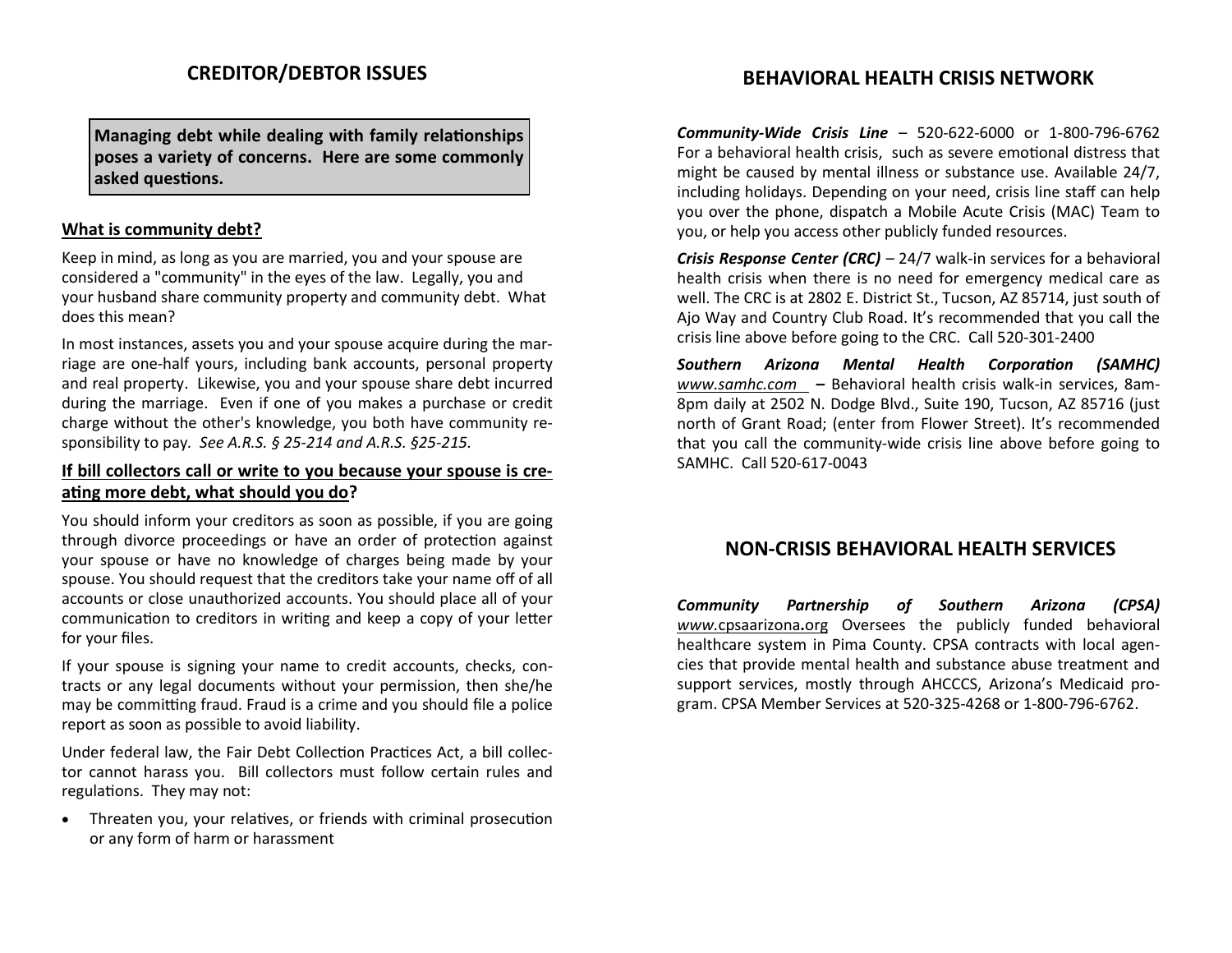# **ELECTRONIC (ONLINE) HARASSMENT, CYBER STALKING, BULLYING**

Cyber stalking involves the use of the Internet or other electronic means to harass.

Arizona has a law that addresses electronic forms of stalking, harassment, or cyber bullying. ARS 13-2921 (Updated January, 2012) defines harassment as follows:

A person commits harassment if, with intent to harass or with knowledge that the person is harassing another person, the person:

- 1. Anonymously or otherwise communicates or causes a communication with another person by verbal, *electronic,* mechanical, telegraphic, telephonic or written means in a manner that harasses.
- 2. Continues to follow another person in or about a public place for no legitimate purpose after being asked to desist.
- 3. Repeatedly commits an act or acts that harass another person.
- 4. Surveils or causes another person to surveil a person for no legitimate purpose.
- 5. On more than one occasion makes a false report to a law enforcement, credit or social service agency.
- 6. Interferes with the delivery of any public or regulated utility to a person.

**Protecting Children in the 21st Century Act** became law in 2008 and was updated in 2011. This law requires that school districts receiving federal E-rate reimbursements have to create, revise, or update current board policies by July 2012 to indicate that the school district provides for the education of students regarding appropriate online behavior, including interacting with other individuals on social networking websites and in chat rooms. Policies also have to be in place regarding cyber bullying and response.

If you are a student and feel you are being bullied or harassed through an online social network or chat room you should report it immediately to your school administrator or a supervising administrator and also to your parents.

Abused immigrants who file self-petitions under the Violence Against Women Act (VAWA), Battered Spouse Waivers, and U visa petitions can include their children (under 21 years old) in their petitions. All these petitions are completely confidential.

If you are already in Immigration Court removal proceedings, and you are married to a U.S. citizen or Lawful Permanent Resident who has abused you or your child, you may be able to apply for **VAWA Cancellation of Removal** under special rules that apply to abused spouses and children.

**Do not try to submit any kind of immigration application on your own without first consulting an immigration attorney**. To find out whether you may be eligible to apply for protection as an abused immigrant, you may consult a private immigration attorney or apply for free immigration legal assistance.

#### **Where to Seek Help**

*Southern Arizona Legal Aid* www.sazlegalaid.org - Apply for services in person Mon-Fri 8:30-4:30 at 2343 E. Broadway Blvd, Tucson, AZ 85719. Call Intake line 520-623-9465 or 1-800-248-6789

*Immigrant Survivors Legal Assistance (ISLA)* [http://](http://www.immigrationadvocates.org/) [www.immigrationadvocates.org/](http://www.immigrationadvocates.org/) - Catholic Social Service - Immigration Services provides low-cost legal services in family petitions, naturalization, humanitarian benefits, and other immigration matters. This organization provides legal services free of charge to immigrant survivors of domestic violence, sexual assault, dating violence, and stalking. 140 W. Speedway, Ste. 230, Tucson, AZ 85705. Appointments accepted Call 520-610-0819 Toll free: 1-800-623-0344.

**Caution — Survivors or crime victims may want to speak to an attorney before contacting immigration authorities.**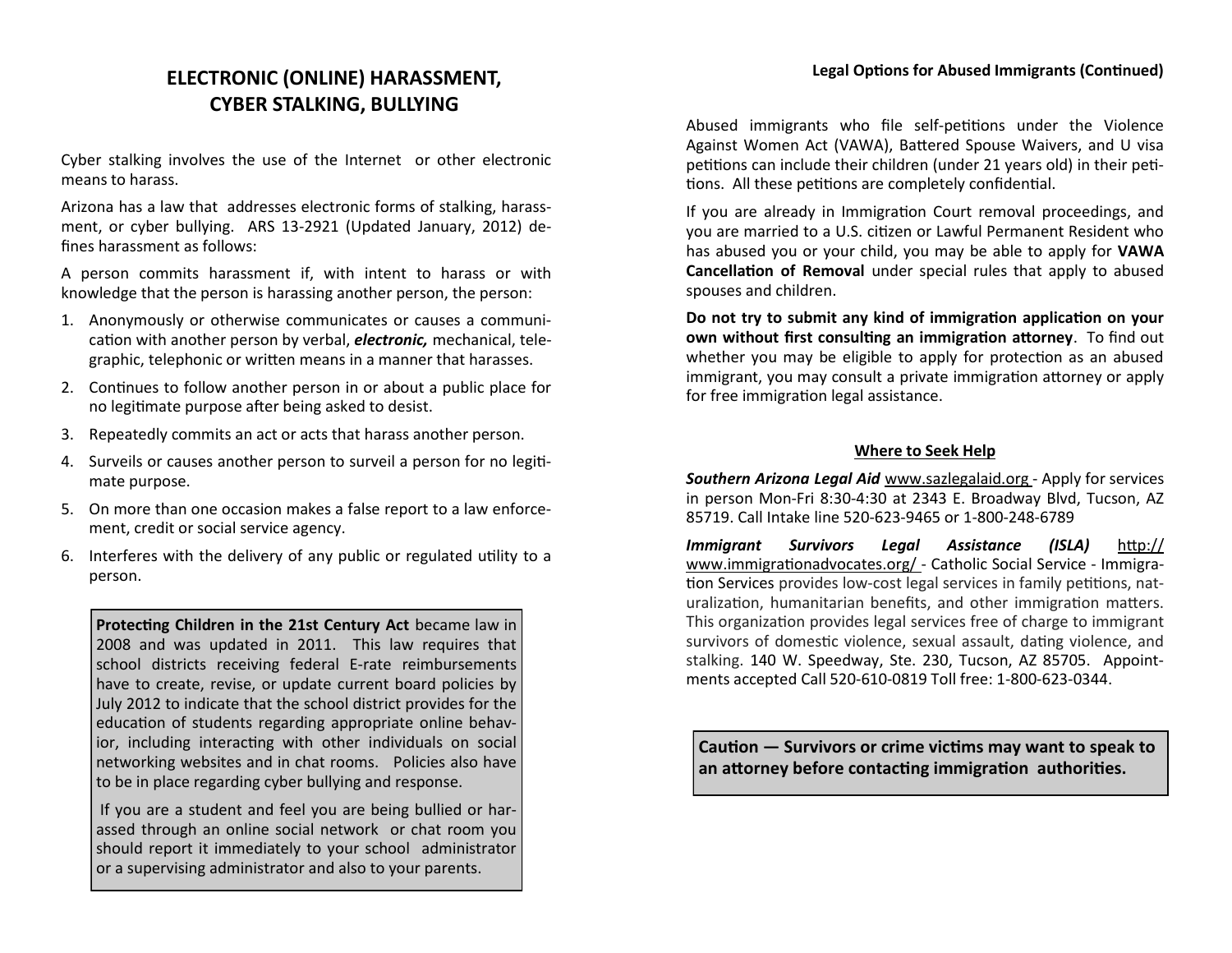# **LEGAL OPTIONS FOR ABUSED IMMIGRANTS**

**Protection Orders:** You can get protection orders from the court system. You have a right to police protection even if you are undocumented.

**Divorce/Custody:** You may get a divorce in the U.S. even if you are not a U.S. citizen or lawful permanent resident. If you have children, you can also obtain custody orders. If you are undocumented, please contact an immigration attorney before you get a divorce. A divorce may affect your immigration options.

**Immigration Options: The Federal Violence Against Women Act (VAWA)** provides several types of legal protection for undocumented and documented immigrant victims of domestic violence and certain other crimes.

If you are married to a U.S. citizen or Lawful Permanent Resident (a person with a green card) who has abused you or your child, you may be able to apply for permission to live and work legally in the U.S. without your spouse's help, by filing a **VAWA Self-Petition**. You can file a VAWA self-petition even if you never reported the abuse to police. In some cases, it is possible to file an application for lawful permanent residence when you file a VAWA self-petition.

If you became a Conditional Resident through your U.S. citizen spouse, and your spouse has abused you, you may be able to apply for Lawful Permanent Resident status without the help of your abusive spouse by filing a **Battered Spouse Waiver**.

If you have been the victim of domestic violence, sexual assault, or certain other serious crimes, the crime was reported to police, and you cooperated with the police or prosecutor, you may be able to apply for permission to live and work legally in the U.S. by filing a **U visa petition**. It does not matter whether you are married to the person who committed the crime against you, and it does not matter whether that person has legal immigration status in the U.S.

If you were induced by *force, fraud or coercion* to perform a commercial sex act, or to provide labor or services against your will, you may be a victim of human trafficking. If you are willing to cooperate with investigation or prosecution of the trafficker, you may be able to apply for permission to live and work legally in the U.S. by filing a **T visa petition**.

**Electronic (Online) Harassment, Cyber Stalking, Bullying (Continued)**

#### **Reporting Online Harassment, Stalking and Bullying**

Keep everything! Do not delete messages, or chat logs. Place your documents in a separate folder on your hard drive or on a disc and print a hard copy.

Call the local police and ask for the Computer Crimes Unit, or someone who handles online incidents.

Call the Arizona FBI Field Office in Phoenix , AZ at 1-623-466-1699, especially if you have received a death threat or threat of physical harm.

# **More Tips Regarding Online Harassment, Stalking and Bullying**

*Facebook*: If you are being harassed through Facebook, contact the Facebook Help Center. Click on Report a Violation. Then click on Bullying. Your report does not guarantee the harasser will be removed from Facebook. However, you can block the person from seeing your Facebook postings.

*Twitter***:** Navigate to the page with the individual tweet you are looking for and click "contact" in the footer.

*Youtube***:** Log in to report an offensive video; click the flag-shaped icon in the lower right hand corner under the video. When your mouse hovers over the video, the icon will read "Flag as inappropriate."

*Instagram:* Navigate to the three dots on the lower right of the offensive photo. Click on the photo and select "Report." You can then select "This photo puts people at risk" or "This photo shouldn't be on Instagram."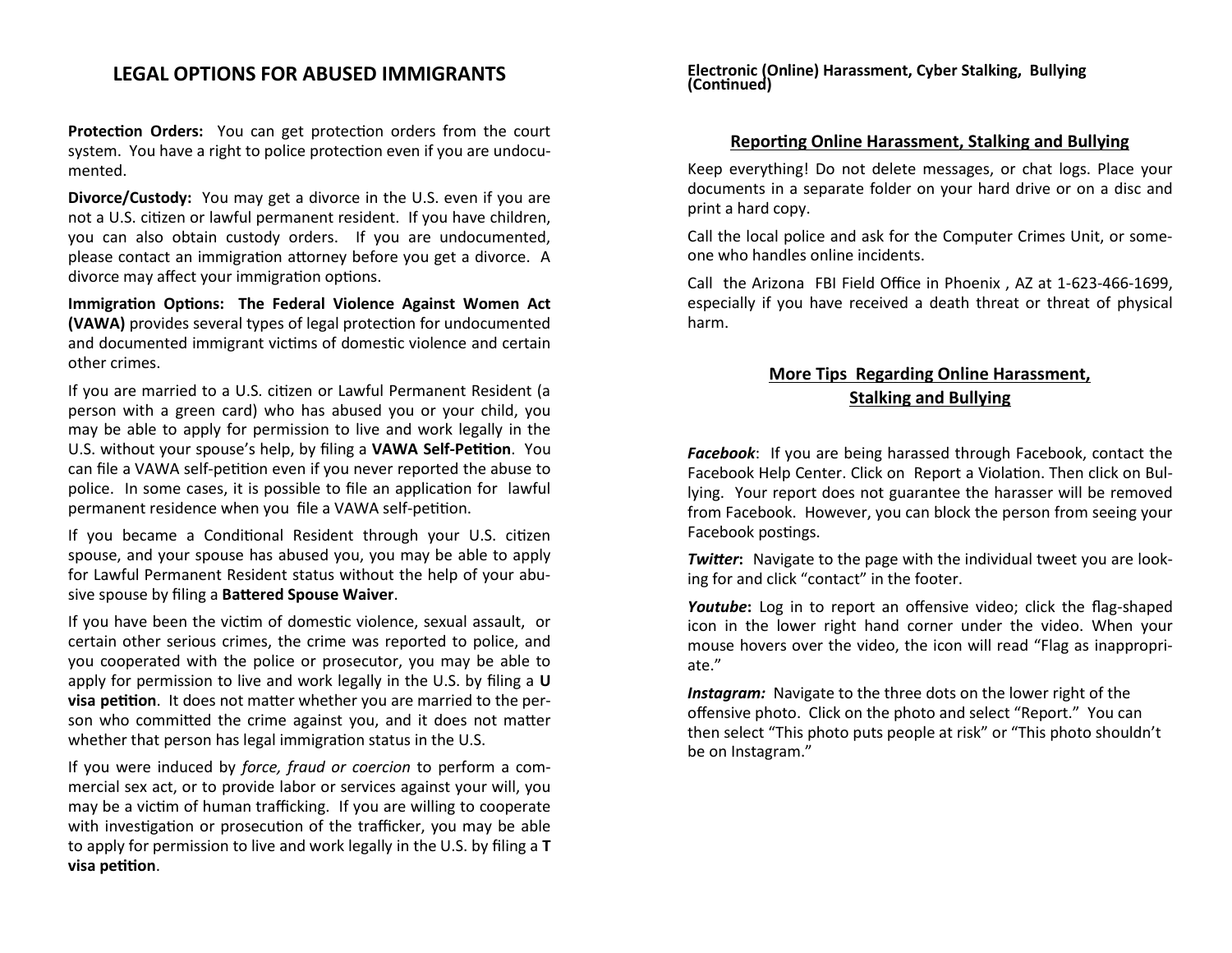# **HOUSING AND SHELTER EMERGENCY, TRANSITIONAL , SUBSIDIZED**

*Administration of Resources and Choices* www.arc-az.org - Emergency shelter and housing advocacy for distressed homeowners, people over 50, and people with disabilities. 24-Hour bilingual crisis line 520-339-2801. Office 520-623-3887 ext.1007, Direct # 520-623-3341, and Cell #520-358-3887.

*Emerge! Center Against Domestic Abuse* www.emergecenter.org - Emergency shelter and crisis lines, outreach and advocacy, children's services, housing, community education and prevention*.* Bilingual Crisis Line 520-795-4266 or Toll Free 24/7—1-888-428- 0101, Admin 520-795-8001.

*Gospel Rescue Mission* www.grmtucson.com *-* Faith based transitional housing and support services. Call 520-740-1501

*Our Family Services, New Beginnings* www.ourfamilyservices.org —Emergency 90-day shelter for women and children, short-term shelter for homeless youth 12-17, shelter and support for homeless moms 18-21 and their young children, transitional housing and support for families with children and affordable housing for qualifying low-income families. Call 520-323-1708

*Pascua Yaqui Tribe Victim Services* www.pascuayaqui-nsn.gov - Emergency shelter, food, and clothing and survivor assistance. Located at 7777 South Camino Huevisim, Tucson, AZ 85757 Mon-Fri. 8am-5pm at 520-879-5777 or 24/7 Crisis line 520-975-4064

*Pio Decimo Center Housing and Family Services* www.ccssoaz.org/Pio-Decimo-Center - Transitional housing, food, clothing and safety. Call 520-622-2801. 848 S. 7th Ave., Tucson, AZ 85701

*Primavera Foundation* www.primavera.org - General Switchboard 520-882-5383, Emergency Housing Info 520-867-6396, Family Shelter 520-628-9832, Women's Drop-In Services 520-882-0820, Homeless Intervention 520-623-5111, and Transitional/Permanent Housing 520-207-0387.

*Tohono O'odham Nation* www.tonation-nsn.gov - Domestic Violence Programs includes Tortoise House emergency shelter for women, and women with children, and food and clothing. Call 1- 866-666-4889

#### **Order to Show Cause Re: Temporary Orders (Continued)**

#### **How do you enforce an order for temporary child support or spousal maintenance?**

The Court will send the Order for temporary support or the court shall consider evidence of domestic violence when determining which parent gets custody of minor children. *See A.R.S. §25-403.*

#### **How do you enforce an order for temporary child support or spousal maintenance?**

The Court will send the Order for temporary support or maintenance to the employer of the parent ordered to pay support. The employer will be instructed to deduct the monthly amount of support or maintenance from the parent's paycheck and send it to the Dept of Child Support Services/Child Support Clearinghouse in Phoenix. Call 800-882- 4151 or 602-252-4045. They will send a check for the support or maintenance directly to you.

If the parent ordered to pay support or maintenance leaves his/her job or otherwise fails to pay the amount ordered, then you may ask for assistance in collecting the money owed. You should contact the Division of Child Support Enforcement, 7202 E. Rosewood, Suite 100, Tucson. Call 800-882-4151 (M-F).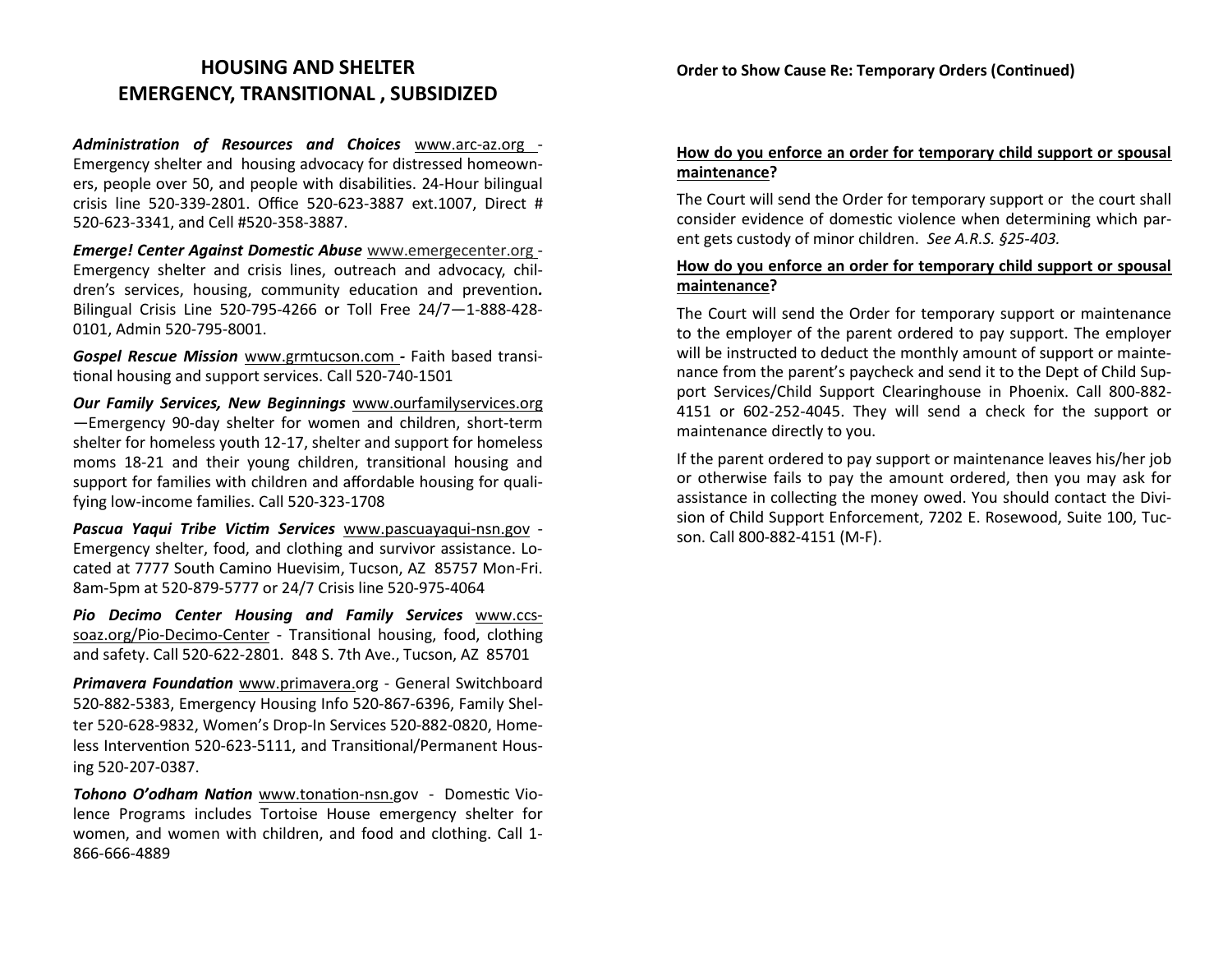# **ORDER TO SHOW CAUSE RE: TEMPORARY ORDERS**

#### **Once the divorce, legal separation, or custody papers have been filed, how do you get the court to order temporary child custody, child support, spousal maintenance, and the like?** *See* A.R.S. §25- 404.

You need to file an ORDER TO SHOW CAUSE RE TEMPORARY OR-DERS ("OSC"). Relief that can be requested in temporary orders includes custody of minor children, child support, spousal maintenance, division of income, exclusive use of the marital residence, attorneys' fees, use of a vehicle or other property, payment of debts, and medical insurance coverage. You can get these forms from the Self Service Center at the Superior Court building.

#### **Before the OSC hearing, who has custody of the children?**

In a divorce or legal separation, until a temporary order regarding custody is in place, both parents have 100% right to retain custody of minor children. Therefore, it is important to immediately file for temporary custody to establish a stable environment that is in the best interests of your child.

#### **When filing for an OSC, do you include details about the domestic violence?**

Absolutely. This needs to be set forth in the petition. Arizona law provides that the court shall consider evidence of domestic violence when determining which parent gets custody of minor children. *See A.R.S. §25-403.*

#### **How long does it take to get temporary orders in place so that you can start getting child support or spousal maintenance?**

Often a hearing on an OSC for temporary orders is not granted immediately. A Motion to Accelerate should be filed along with the OSC in a situation where a spouse has been cut off from all community income, does not have a job, or there is reason to believe that the other party will commit harm to the children and should have only supervised visitation. Generally, it takes 4 to 6 weeks for a hearing to be scheduled.

# **IMMIGRATION — LEGAL SERVICES**

*Immigrant Survivors Legal Assistance (ISLA)* [http://](http://www.immigrationadvocates.org/) [www.immigrationadvocates.org/](http://www.immigrationadvocates.org/) - Catholic Social Service - Immigration Services. This organization provides legal services free of charge to immigrant survivors located at 140 W. Speedway, Ste. 230, Tucson, AZ 85705. Appointments accepted Call 520-610-0819 Toll free: 1-800-623-0344.

*Southern Arizona Legal Aid (SALA)* [www.sazlegalaid.org](http://www.sazlegalaid.org) - Provides free immigration legal services to low income residents of Pima County and eight other So. AZ counties, including undocumented immigrants who are victims of domestic violence and other crimes. Apply at 2343 E. Broadway Blvd., 2<sup>nd</sup> Floor, Tucson, AZ 85719. Mon-Fri 8:30-4:30 Call intake line 520-623-9461 or 1-800-248-6789

# **IMMIGRATION — SUPPORT SERVICES**

*Administration of Resources and Choices* www.arc-az.org –offers advocacy, support groups, and education for people over 50 and people with disabilities. 24-Hour bilingual crisis line 520-339-2801. Office 520-623-3887 ext. 1007, Direct #520-623-3341, and Cell# 520-358- 3887.

*EMERGE Su Futuro* — www.emergecenter.org 24-Hour Bilingual Crisis Hotline. 520-795-4266 or 888-428-0101. Provides emergency shelter facilities, crisis intervention and safety planning assistance, support groups, referrals, food, clothing, 911 emergency cell phones, and domestic abuse education.

*Southern Arizona Center Against Sexual (SACASA)* www.sacasa.org - *Su Voz Vale—*A bilingual and bicultural program offering services to victims of sexual violence from Tucson's south, west and southwest areas and the City of South Tucson. Crisis intervention and advocacy, community education and outreach, therapy, a confidential support group, transitional housing for abused women, and a special project for battered immigrant women. Call 520-434-0195 ext. 1757.

*The International Rescue Committee* rescue.org/Tucson - Provides services to asylees, Cuban parolees, victims of human trafficking, refugees, and domestic violence victims; direct services include counseling for individuals, families, and groups, assistance with interpretation obtaining transitional and permanent housing, medical appointments, and referrals for legal aid services if needed. Located at 2100 N. Kolb Rd, Ste. 103, Tucson, AZ 85715; 520-319-2128 or email tucson@rescue.org.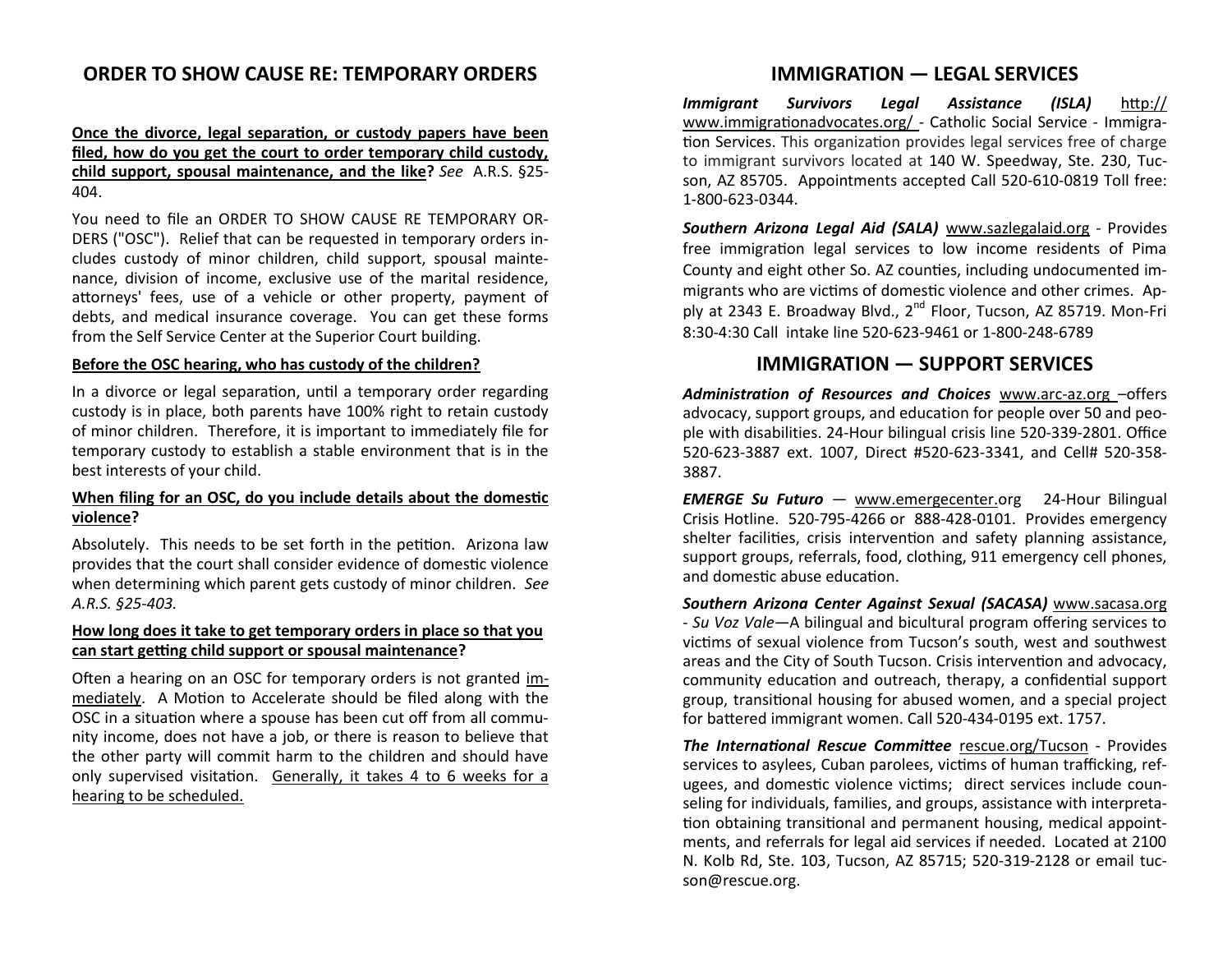# **LEGAL ASSISTANCE**

*Arizona Coalition Against Domestic Violence (AzCADV)*  www.azcadv.org **-** Statewide legal advocacy hotline and technical assistance for victims and survivors of domestic violence provide information to Spanish-speaking callers Mon-Fri, 8:30am - 5:00pm. The Legal Advocacy Hotline Staff Are NOT attorneys and cannot give legal advice. AzCADV also offers networking, training, and education about domestic violence issues, and systems advocacy, public policy work regarding domestic violence issues and speakers bureau presentations about dispelling the myths about domestic violence.

Legal Advocacy Hotline: Confidential, Safe Legal Advocacy, Information and Referral 602-279-2900 Toll Free 1-800-782-6400 TTY 602 -279-7270. National Domestic Violence Hotline TTD/1-800-799-7283, TTY 1-800-787-3224.

*Child & Family Law Clinic* www.law.arizona.edu/clinics/ child and family law clinic - A teaching law office within the University of Arizona, James E. Rogers College of Law. Law students, working in collaboration with social work students, provide free advice and legal representation to children and adults in a variety of family law matters related to child protection, domestic violence, and child custody disputes. Call 520-626-5232, and located at 1145 N. Mountain Ave., Tucson, AZ 85719.

*Lawyer Referral Service (LRS)* www.pimacountybar.org/web/lawyerreferral-service-lrs *-* Refers clients to attorneys in the category of law, and a non-refundable fee of \$35 required at time of referral for a consultation. Also, a Qualified Income Legal Team (Quilt) program on a low cost basis with an application fee of \$30, but limited to type of services needed. Call 520-623-4625, this is administered through the Pima County Bar Association.

*Southern Arizona Legal Aid* www.sazlegalaid.org - Provides free civil legal services to low income residents of Pima County and eight other Southern Arizona counties: domestic relations, immigration, public benefits, social security, landlord/tenant, housing, mortgage foreclosure prevention, bankruptcy and consumer law*.* Services Mon-Fri 8:30-4:30 at 2343 E. Broadway Blvd, #200, Tucson, AZ 85719. Call the Intake line: 520-623-9461. Walk-ins 9am-11am & 1pm-3:30pm.

*Tohono O'odham Nation* www.tonation-nsn.gov - Legal Services, call 520-383-2420

#### **When Served with Papers for Divorce or Separation**

**Do NOT ignore the papers that have been served on you and do NOT wait until the last minute to respond.** The Summons will give you important information on deadlines that you must meet to protect your legal rights. Within twenty (20) days of receiving the papers, you must respond to the Petition for Dissolution or Legal Separation by filing a Response with the Clerk of the Court. This will give you the opportunity to challenge child support and custody issues, division of assets and liabilities and other important matters. If you fail to respond to a petition for divorce or legal separation, a default judgment will be entered against you, and your spouse will receive everything asked for in the petition. Both Southern Arizona Legal Aid, 520-623-9465, and Arizona Divorce Document Agency, 520-750-0003, can assist you with your response. Call them early enough to schedule an appointment.

# **IMPORTANT CUSTODY CONSIDERATIONS**

**Many domestic violence survivors are tempted to seek a safe haven in another state. Although you may have family support or a job offer outside of the state of Arizona, if you take your children across the state line, your abuser could file for and obtain custody in Arizona. Even though there are a number of laws that can protect you, there is simply no way to predict with certainty how the courts in the state to which you have fled will respond. If the state court holds that Arizona is the children's home state under the Parental Kidnapping Prevention Act or the Uniform Child** 

**Custody Jurisdiction Enforcement Act, the state to which you have fled may choose not to exercise jurisdiction. This means that you will have to return with the children to Arizona immediately (to avoid being charged with custodial interference under A.R.S. §13-1302), and you will have to challenge your abuser's custody in court. IF YOU ARE CON-SIDERING REMOVING THE CHILDREN FROM THE STATE, CONSULT AN ATTORNEY IMMEDIATELY.**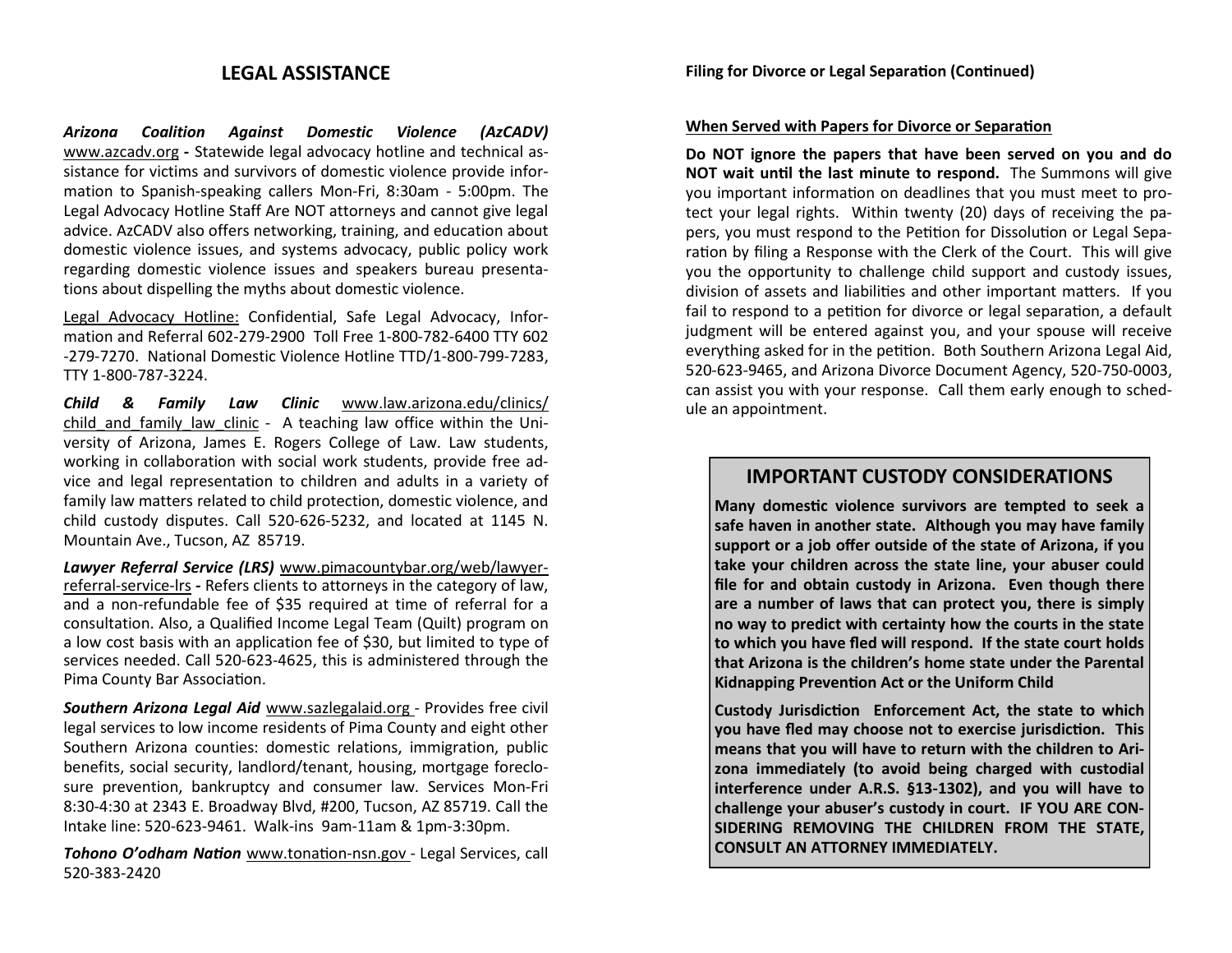#### **Documents that are Needed to File for Divorce or Separation**

Gather as many financial, personal, and medical documents as possible, including information about your children. Example documents include:

- Tax returns for the last three years
- Social Security numbers of all family members
- Credit reports
- Retirement and pension plan information;
- Bank account information
- List of personal belongings
- List of creditors, including addresses, phone numbers, description of debt, amounts owed and monthly payments
- Medical insurance information
- Birth certificates and other information related to your children
- Spouse's and your employer, address, phone number, monthly and gross income
- The date of description of debt, amounts owed and monthly payments
- Medical insurance information
- Birth certificates and other information related to your children
- Spouse's and your employer's addresses, phone numbers, statements of monthly and gross income.
- Deeds and titles to property (i.e. house, automobile, trailer, etc.)

#### **Requesting Relief in a Petition for Dissolution or a Petition for Legal Separation**

You can ask the court to grant you a variety of relief by Decree of Dissolution or Decree of Legal Separation, including custody of the children, distribution of assets and debts, spousal maintenance, child support, and attorneys' fees. *See A.R.S.* § 25-324. Include domestic violence allegations in the Petition for Dissolution or Petition for Legal Separation if custody is an issue.

# **MILITARY AND VETERANS**

# **Veterans Crisis Line – 800-273-8255**

*Davis Monthan Air Force Base* www.dm.af.mil - The Family Advocacy Program (FAP) offers three programs aimed at reducing domestic violence. These include DV prevention programs and a 24/7 victim advocate programs aimed at assisting new parents; and outreach which offers programs that focus on developing appropriate problem solving skills. Call 520-228-2104.

*Defense Centers of Excellence for Psychological Health and Traumatic Brain Injury* www.dcoe.health.mil - Call 1-866-966-1020 (24/7)

*Deployment Health Clinical Center* www.pdhealth.mil - Call 1-800- 796-9699 or 1-301-295-7692.

**U.S. Department of Housing and Urban Development-Veterans Affairs Supportive Housing (HUD-VASH) program** combines Housing Choice Voucher (HCV) rental assistance for homeless Veterans with case management and clinical services. So. Az. Veterans Administration - 520-792-1450. National Call Center for Homeless Veterans 1-877-424-3838.

*Homeless Veterans Program, Veterans Administration, Tucson*  www.tucson.va.gov *-* Call Homeless Program Coordinator—520- 792-1450 ext. 1839.

*Military One Source:* A free information and referral service sponsored by the Department of Defense targets service members and their families. www.militaryonesource.mil *-* Call 800-342-9647. En Espanol al: 1-877-888-0727. TTY/TTD 1-866-607-6794.

*National Resource Directory* www.nationalresourcedirectory.gov Connects wounded warriors, service members, veterans and their families and caregivers. Includes national, state and local programs and services. Email: *infonrd.osd@mail.mil*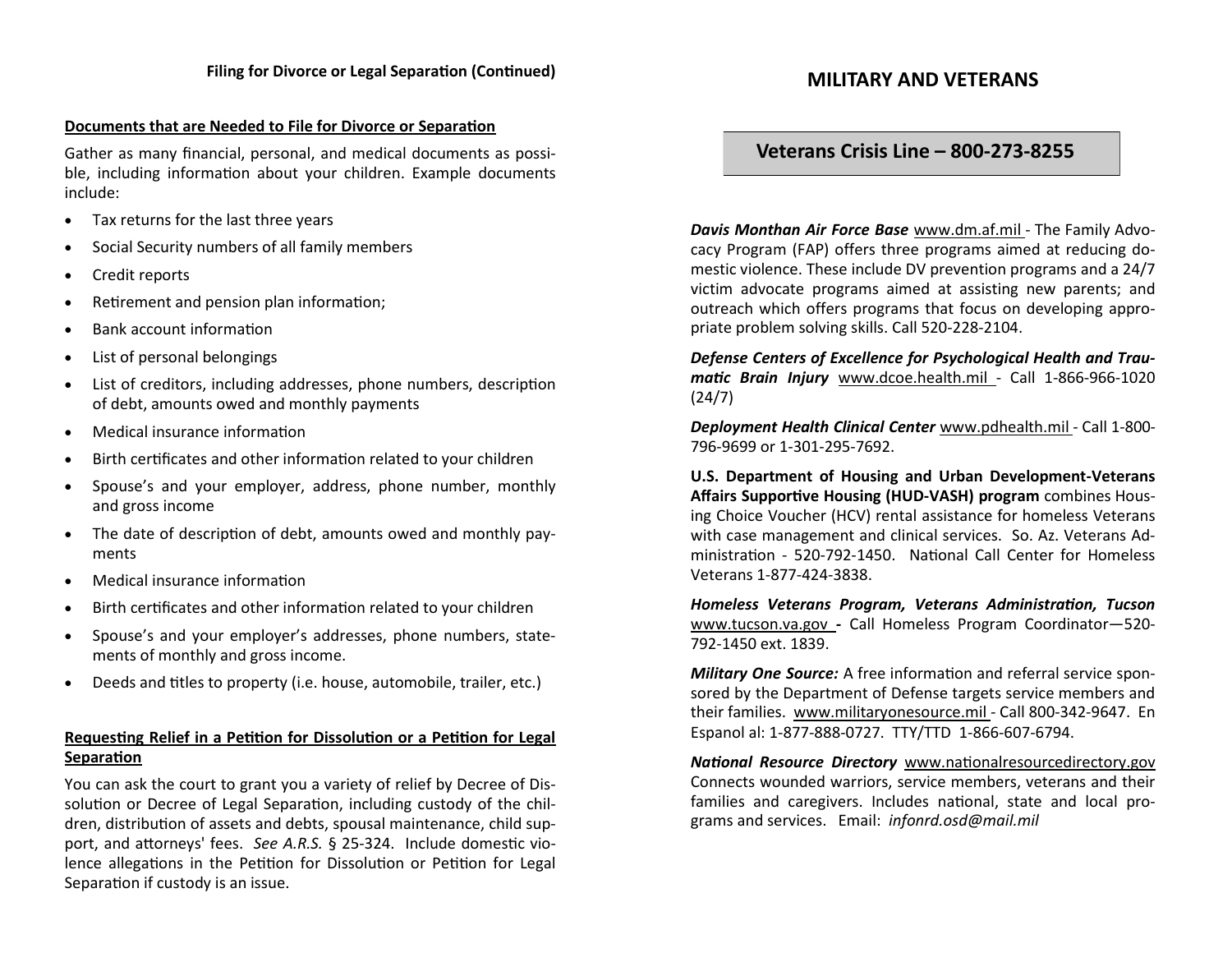*Navy Wounded Warrior/Safe Harbor* safeharbor.navylive.dodlive.mil—Navy Safe Harbor program supports seriously wounded, ill, and injured sailors and Coast Guardsmen and women throughout the country. Call 1-855-628-9997 or 1-877-746- 8563. Email: *navywoundedwarrior@navy.mil*

*Military Sexual Trauma Unit (MST) -* Veterans Administration, 3601 SW. 6th Avenue, Tucson. Services for sexual trauma survivors including individual and group counseling. Call Kathleen Young, 520-792- 1450, ext. 1-5334

*Service Women's Action Network (SWAN)* servicewomen.org - SWAN supports, defends, and empowers today's servicewomen and women veterans of all eras, through advocacy initiatives and innovative healing community programs. Legal and Social Services Referral Voicemail 1-646-569-5200 (M-F, 10-6 pm EST)

*Tucson Veterans Center* provides confidential counseling for veterans with PTSD, MST and other issues. Location is at 2525 E. Broadway Blvd, Ste. 100, Tucson, AZ 85716. Call 520-882-0333

*Women Veterans Program -* Veterans Administration Women's Clinic, Tucson. Call Leslie Minjarez, RN - 520-792-1450, ext. 1-5498

*Veterans Administration* eligibility and enrollment, Tucson — Call 520-792-1450, ext. 1-6572

*Veterans Administration Women's Health Clinic*, *Tucson* — 520-629- 4885

*Veterans Suicide Prevention/Crisis Line* www.veteranscrisisline.net - National Veterans Crisis Line chat online or call 1-800-273-8255. Text 838-8255 (24/7)

*U.S. Army Wounded Soldier & Family* www.armymedicine.army.mil Hotline 1-800-984-8523

**National Call Center for Homeless Veterans** - 1-877-424-3838

# **FILING FOR DIVORCE OR LEGAL SEPARATION**

If you wish to divorce your spouse, you must file documents in Superior Court, petitioning for dissolution. The other alternative to divorce is a legal separation, which also requires filing documents in Superior Court. Whether you Petition for Dissolution or a Legal Separation, you are not legally separated or divorced from your spouse until the court issues a final decree. Arizona is a community property state and gives both spouses the right to the marital community.

Marital community consists of all assets and debts accumulated during marriage (with some specific exceptions). Both spouses are legally obligated for all debts incurred by either spouse until a Petition for Dissolution or Legal Separation is filed and served on the other spouse. Similarly, both spouses are entitled to that property acquired prior to the service of the Petition. Any property acquired and debts incurred after a Petition for Dissolution or Legal Separation is filed and served as a separate property or obligation that Petition can result as the court's issuing the final decree. *See A.R.S.* § 25-214.

Couples going through a divorce must decide how to divide their property and debts-or ask a court to do it for them. Arizona has community property laws providing that assets and debts of a couple acquires during marriage belong equally to both spouses. Unlike some community property states, Arizona does not require the division of marital property in divorce to be exactly equal, but it must be fair and will usually be approximately equal.

#### **The Difference between Divorce and Legal Separation**

A divorce completely dissolves the marital community and marital status. A legal separation maintains the legal marital status but severs the marital community for purposes of acquiring assets and debts. Unlike dissolution, a legal separation must be agreed to by both parties, i.e., you need the consent of your spouse to obtain a legal separation.

Some common reasons why you may seek to file for a legal separation rather than dissolution: 1) you want to remain married for more than ten years in order to collect a portion of your spouse's Social Security benefits; 2) you need to remain married to receive health and medical benefits under your spouse's insurance plan; 3) your religion prohibits you from seeking divorce. You or your spouse may petition the court at any time to convert a Petition for Legal Separation into a Petition for Dissolution.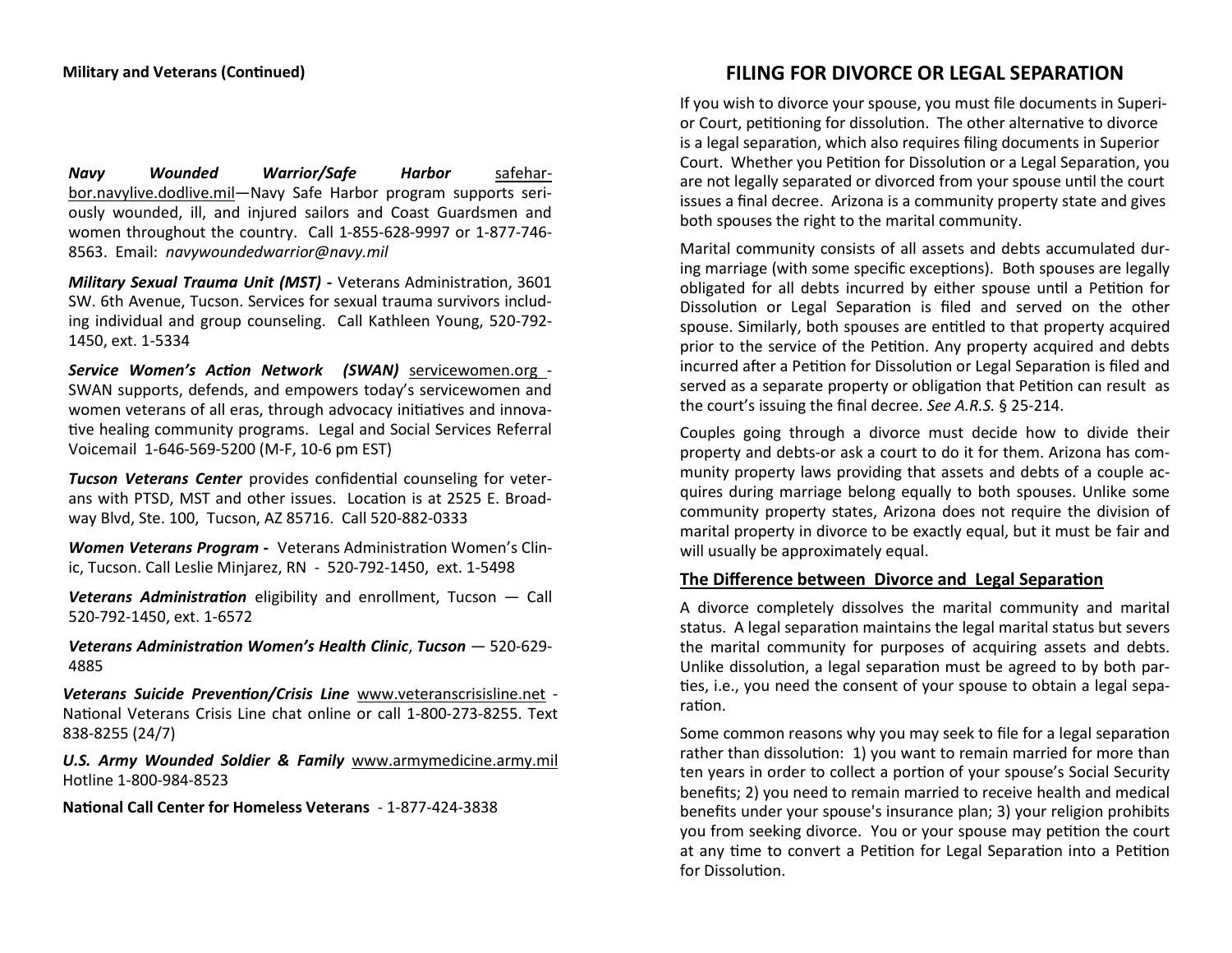#### **Enforcing the Court Orders**

Court Orders and Injunctions are valid for one-year starting from the date the Order is personally served on the Defendant. The Order is valid in the State of Arizona and in other states if you need to move out of the jurisdiction (make sure you take a Certified Copy of your Order to the new state). **ALWAYS CARRY THE ORDER WITH YOU.** Make a copy of the Order and keep it in a safe place. Carry the original with you at all times and keep copies of the Order so that it is always available to you, in your car, at home, and at work. If a violation occurs, call the police immediately and provide them with a copy of the Order.

If your children have been threatened or injured and are included on the Order, bring a copy of the Order (plus a picture of the abuser) to each of your children's schools and speak with the principal and teacher.

Once the process server, sheriff, police, or constable serves the Order, the Clerk of the Court that issued the Order will send proof of the Order to the Sheriff's Office for entry into a computer information bank (National Crime Information Center) that is accessible to all law enforcement.

If there is a violation of the Order, call the police and show them the Order. Police can arrest the person even if the officer did not see the crime committed. The violation may be punishable by up to six months in jail and a \$25.00 fine. **Make sure you get the police officer's name and badge number and the police report number.** Keep the information, including the date and time you called, with the copy of the Order.

#### **Protecting Your Safety**

Tell your friends, neighbors, co-workers, and any building security that you have an Order protecting you. Describe the abuser and give them a picture if possible so they can call the police if they see that person.

*An order of protection is a legal shield, but not a physical shield. Please work with your domestic violence advocate, victim witness professional, family and friends to develop a personal safety plan.*

It is against the law to traffic human beings without their consent inside or outside the U.S.A

Definition of Human Trafficking: The Trafficking Victims Protection Act of 2000 sets forth the legal definition of human trafficking:

**▪** Sex trafficking in which a commercial sex act is induced by force, fraud, or coercion, or in which the person induced to perform such act has not yet attained 18 years or age, or

**• The recruitment, harboring, transportation, or obtaining of a person** for labor or services , through the use of force, fraud, or coercion for the purpose of subjection to involuntary servitude, peonage, debt bondage, or slavery.

What follows are some limited local and national resources for protecting and reporting persons whose situations are similar to those described in the law.

# **LOCAL RESOURCES**

*Southern Arizona Center Against Sexual Assault* www.sacasa.org - Su Voz Vale. Provides assistance to survivors of trafficking 520-434- 0195 x 1757

*Southern Arizona Against Slavery (SAAS)* [saastucson.com](http://www.saastucson.com)- An advocacy organization that promotes community awareness and reporting regarding human trafficking. Contact SAAS by mail at P.O. Box 41212, Tucson, AZ 85717. Email: *Southernazagainstslavery@gmail.com*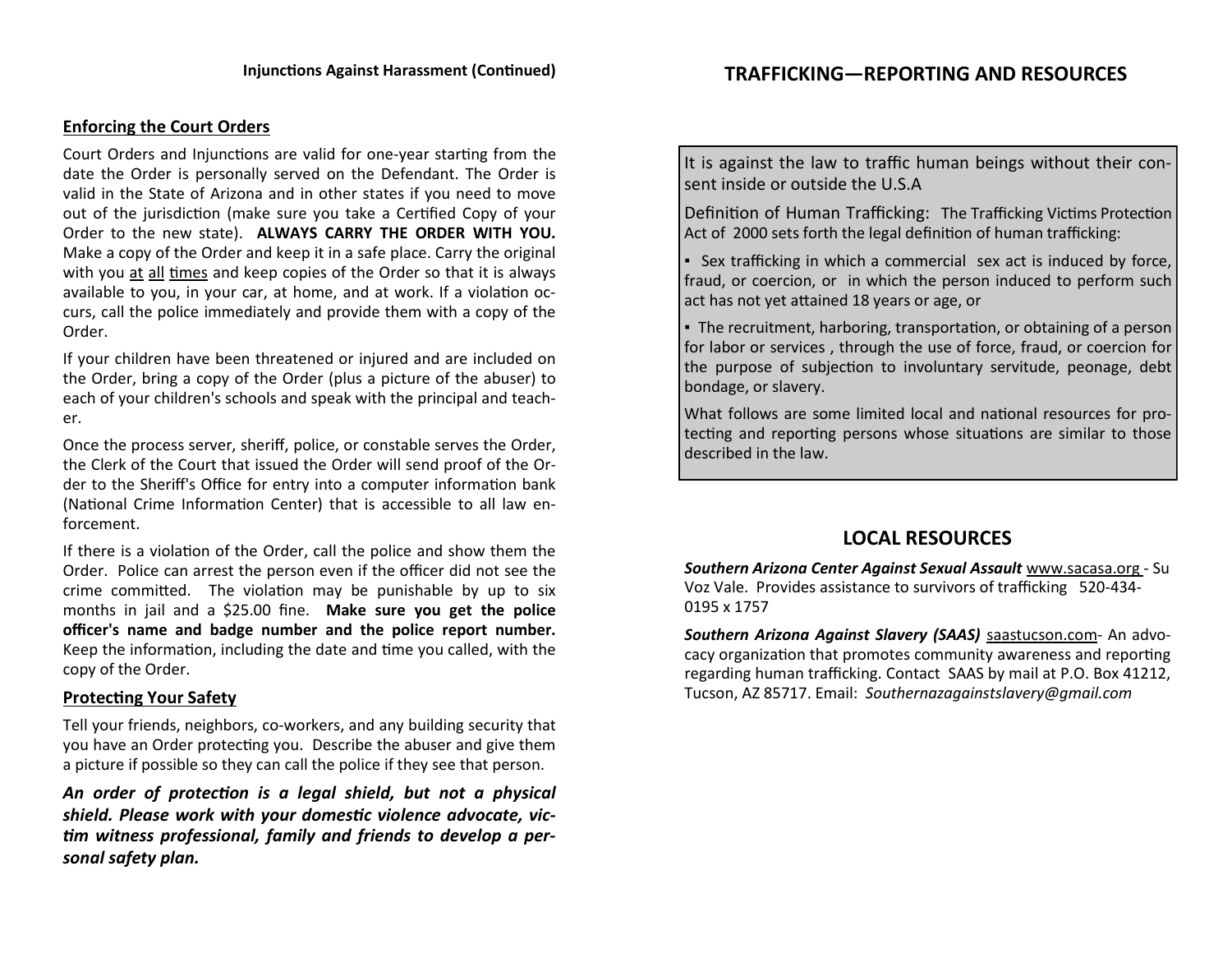**Trafficking—Reporting and Resources (Continued)**

# **NATIONAL RESOURCES**

*American Bar Association Publication* - Meeting the Legal Needs of Child Trafficking Victims, American Bar Association, Eva Klaine and Amanda Kloer, authors. Includes legal remedies and resources for attorneys and advocates: [http://www.americanbar.org/content/](http://www.americanbar.org/content/dam/aba/migrated/domviol/pdfs/Child_Trafficking.authcheckdam.pdf) [dam/aba/migrated/domviol/pdfs/](http://www.americanbar.org/content/dam/aba/migrated/domviol/pdfs/Child_Trafficking.authcheckdam.pdf) [Child\\_Trafficking.authcheckdam.pdf](http://www.americanbar.org/content/dam/aba/migrated/domviol/pdfs/Child_Trafficking.authcheckdam.pdf)

*Center for Women Policy Studies—the Polaris Project*  [www.polarisproject.org](http://www.polarisproject.org) - Website makes available excellent tools for community needs assessments, and for healthcare and educational professionals. The site also offers training tools for health professionals and resources for law enforcement officers.

*National Human Trafficking Resource Center*-The NHTRC is a tollfree, national hotline for the human trafficking field in the United States and is reached by calling 1-888-373-7888 or emailing [nhtrc@polarisproject.org.](mailto:nhtrc@polarisproject.org) As part of the Polaris Project, the NHTRC provides emergency assistance 24 hours a day, seven days a week. every day of the year. Info about anti trafficking resources connect any victim with anti-trafficking resource at local level. www.traffickingresourcecenter.org Text - "*BeFree "(*233733)

*Shared Hope International* www.sharedhope.org*—A national advocacy organization that promotes awareness and education on human trafficking. Resource for a national publication entitled, "*Domestic Minor Sex Trafficking: Sex Slavery" that includes a section on Arizona. Founder is Linda Smith, former Congresswoman. Call 1-866-437-5433 or 1-866-HER-LIFE or email at *savelives@sharedhope.org.* 

# **COURT INFORMATION**

For more information about Orders of Protection and Injunctions for Harassment during nights and weekends when the courts are closed and in case of an emergency call 911.

After 4:30 pm M-F and 24/7 Sat, Sun and Holidays an Emergency Injunction against harassment can be filed by contacting: Tucson Police Dept. call 520-741-4444, and for Pima County Sheriff's Dept. call 520-724-4900.

# **IN CASE OF EMERGENCY CALL 911**

*Pascua Yaqui Judicial Branch* www.pycourts.org -

Attorney General Call 520– 883-5106

*Pima County Consolidated Justice Court* jp.pima.gov -

Call 520-740-3171

**Pima County Juvenile Court** www.pcjcc.pima.gov -

Call 520-724-2064

*Pima County Superior Court* www.sc.pima.gov -

Call 520-724-3272 or 520-724-3235

*South Tucson Municipal Court* www.southtucson.org/ government/city-court -

Call 520-917-1568 Call before appearing, open M-F.

*Tohono O'odham Nation Tribal Court* www.tonation-nsn.gov Call 520-383-6200 or call Attorney General's Office at 520-383- 3410

*Tucson City Court* cms3.tucsonaz.gov/courts -

Call 520-791-4971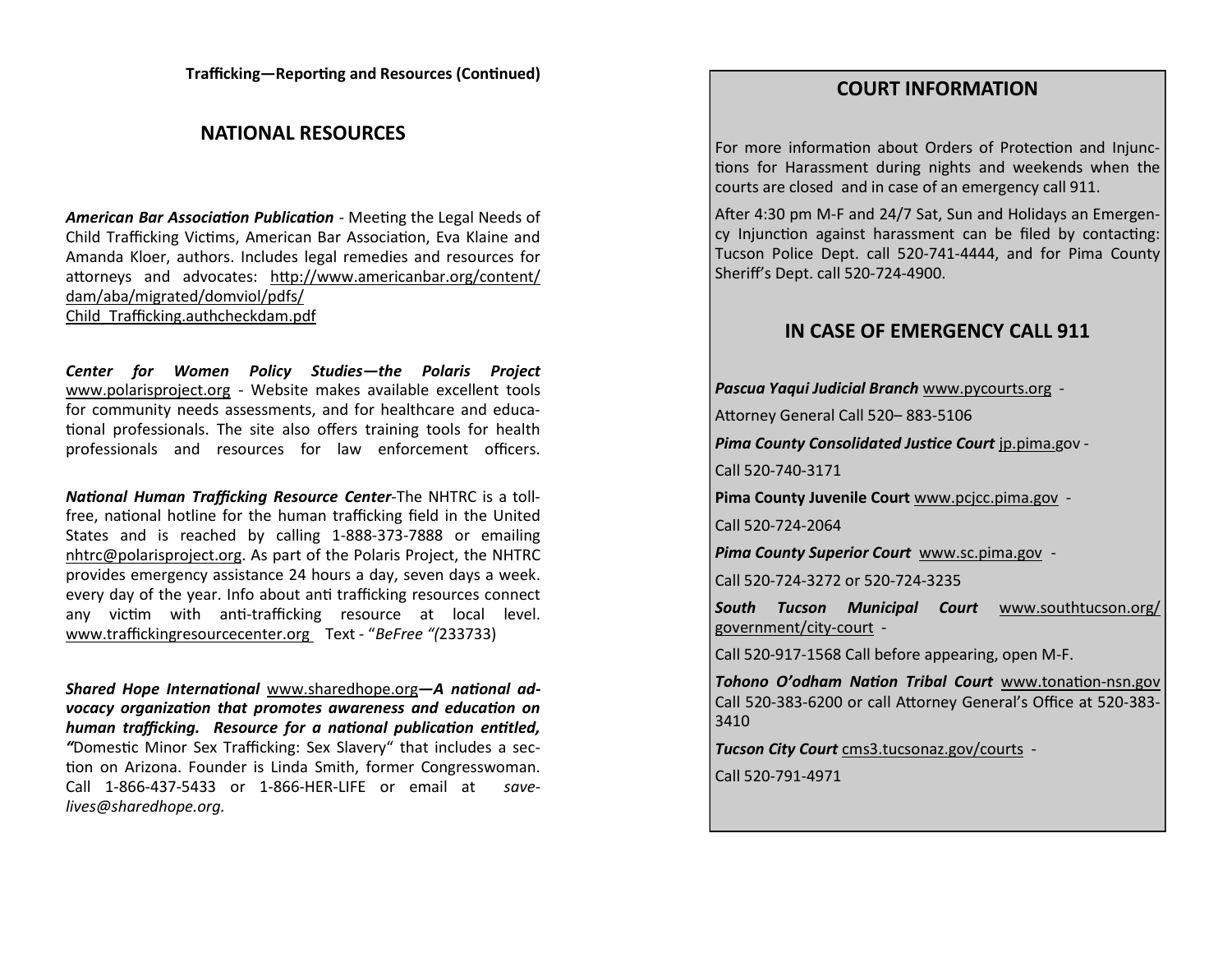#### **Procedure After Completing Forms**

After you are finished with the forms, return them to the clerk. You will then be directed to the judge assigned to hear orders of protection and injunctions against harassment. The judge will ask you to take an oath and swear to tell the truth. The judge may ask you to explain what you have put on the forms or may ask you other questions. The judge sees many people each week asking for the same type of protection you want. Do not be embarrassed or nervous; the judge understands that you are trying to protect yourself and your family.

After the judge signs your Order, you must have it personally served on the person.

If you live in the City of Tucson, then the E-Z Messenger Service, 65 E. Pennington Street, Tucson, AZ 85701 (phone: 520-623-8436) will send a process server out to locate the Defendant and serve a copy of the Order on the Defendant. Service of process within city limits is free when it relates to domestic violence. Any other injunction against harassment costs \$25.00, and workplace service is \$30.00.

If you live in Pima County, the Sheriff's Office will serve your order. You can also hire a private process server to serve the Order, but you be charged a fee for service (usually \$45-55.00).

**An Order or Injunction is not in effect until it is personally served on the Defendant.** The abuser has a one-time-only right to request a hearing to contest the Order. If this happens, you can bring any supportive people you choose to such a hearing.

**It is important to note that children should not be included on the Order unless they have been abused. Reason: The law requires parents to file for custody through a formal proceeding and not use the Order of Protection as a "quickie" custody order.**

# **Section II Lay Legal Information**

**The following Section provides information about survivor rights, and describes procedures for pursuing justice through complaints and claims.** 

**The information contained in this Section is not intended as legal advice, but rather as resource information that can help victims, counselors, and advocates better understand and use** 

*Please note that the laws referenced in this brochure are current as of 2012, and can change at any time. You are advised to obtain legal advice before taking any action.*

**Definition of Domestic Violence—Any abusive, violent, coercive, forceful, or threatening act or word inflicted by one member of a family or household on another can constitute domestic violence.**

# **LIBRARY RESOURCES TO LEARN MORE ABOUT THE LAW**

**Joel D. Valdez Main Library** www.library.pima.gov/locations/MAI 101 N. Stone Ave, Tucson, AZ 85701 520-594-5500 Info Hotline - 520-791-4010

**Pima Community College (West Campus only)** www.pima.edu/ campuses-centers/west-campus Located at 2202 W. Anklam Rd., Tucson, AZ 85745. Call 520-206-3210, 1-800-860-PIMA, and 520- 206-4500 Student Services Information line 520-206-6600

**Pima County Superior Court Law Library** www.sc.pima.gov 110 W. Congress 520-724-8456 Email: *pcll@sc.pima.gov*

**University of Arizona Daniel F. Cracchiolo Law Library**  www.lawlibrary.arizona.edu Located at 201 E. Speedway Blvd, Tucson, AZ 85705 . Call 520-626-8023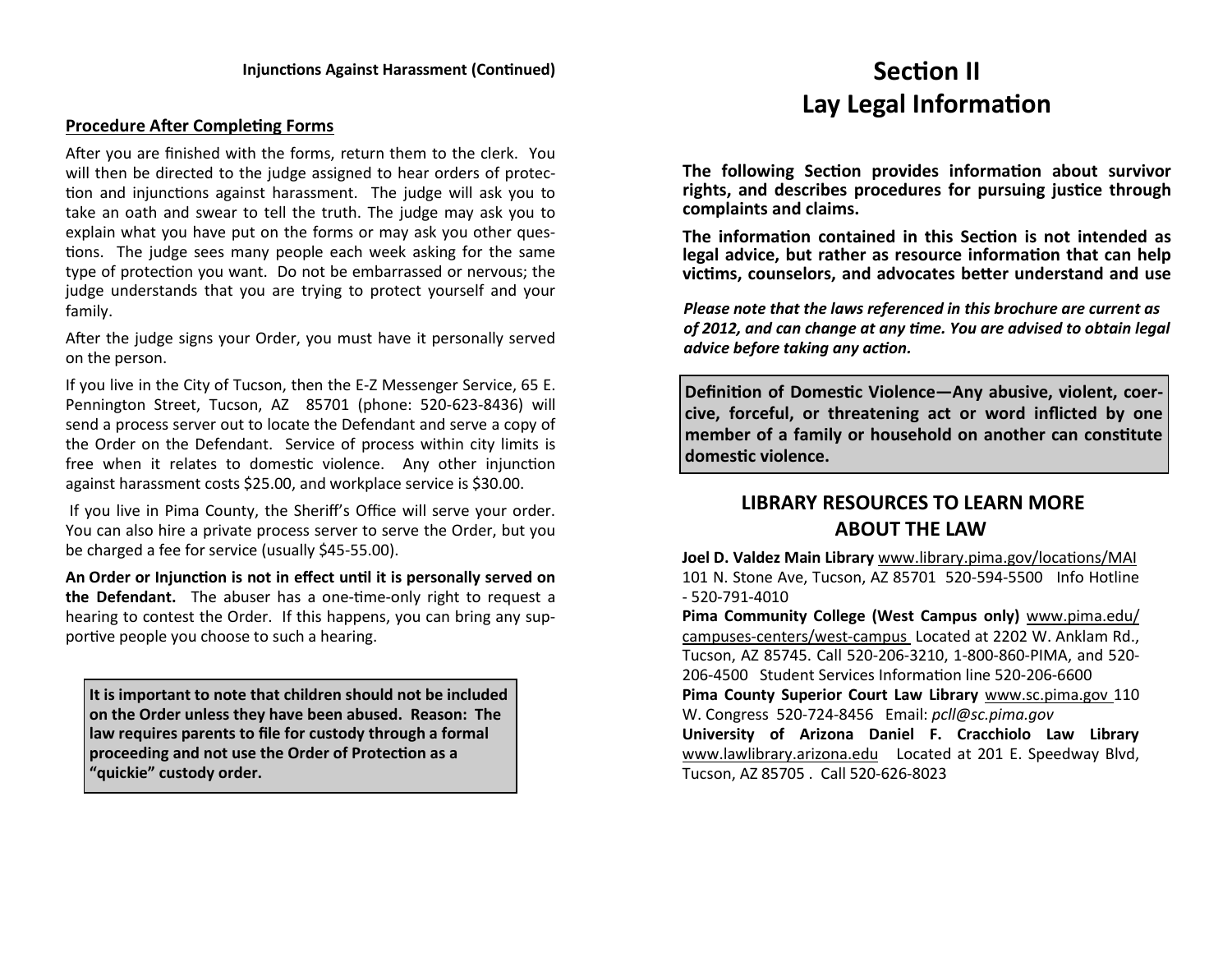#### **FIRST STEPS…**

# **IF YOU FEEL YOU ARE IN IMMEDIATE DANGER CALL 911**

When you have been involved in a domestic violence incident, it is common to experience mixed emotions about what to do. Your attachment to and love for the one who caused you emotional, psychological, or physical harm may understandably have created ambivalence or confusion about how to protect yourself without feeling as if you are engaging in an act of betrayal or revenge.

After all, the person who abused you was someone you probably thought you could trust; someone you imagined you would always be connected to, and someone you never imagined could hurt you the way that they did. If this sounds like what you are experiencing, be assured that you are not alone. Many survivors have experienced emotions similar to those you are experiencing, and were yet able to find their path to emotional healing and recovery.

Some of the most common emotions described by survivors are anger, despair, grief, nervousness, anxiety, panic, fear, and depression. Many survivors reported that these emotions became so severe that they had periods in their recovery when they felt like committing suicide, homicide, or assault. This was very frightening for them, causing them to feel crazy or even deserving of abuse. If you ever feel this way, it is important to remind yourself that no one deserves abuse, and to get immediate assistance. Extreme stress can cause us to fall out of balance, and there is nothing wrong with calling a crisis line.

# **How To Get a Court Order To Stop Harassment**

Go to any city court, justice court, or superior court and get a packet of instructions and forms that contain the Petition and a blank Certificate of Service of Process form.

Follow the instructions and fill out the sections of the Petition that ask you why you want the Order and what relief you want. You are the Plaintiff or Petitioner on the forms.

**• The person causing you harm is the Defendant or Respondent on** the forms. Please pay attention to what the form requires.

■ Be as detailed as possible when you fill out the forms, making sure you have the following information if possible:

- Your address and phone number (or ask to keep it confidential).\*
- Your employer's address and phone number.

■ The name of your children's school (s) and the addresses and phone number (s).

- Other addresses you want the Defendant to stay away from.
- The Defendant's address, phone number, employer, and a description of that person.

▪ Any papers showing past civil or criminal court actions against the Defendant.

▪ Any old orders against the Defendant.

▪ A list of specific incidents when the Defendant has caused you or your children harm. Include dates, whether you called the police or had to go to the doctor or hospital, etc. Bring any police reports, medical records, etc.

Persons under 18 need a parent or guardian to accompany them when they go to get an Order.

**\*If the person against whom you are seeking the order of protection does not know your phone number or address, you do not need to list it!**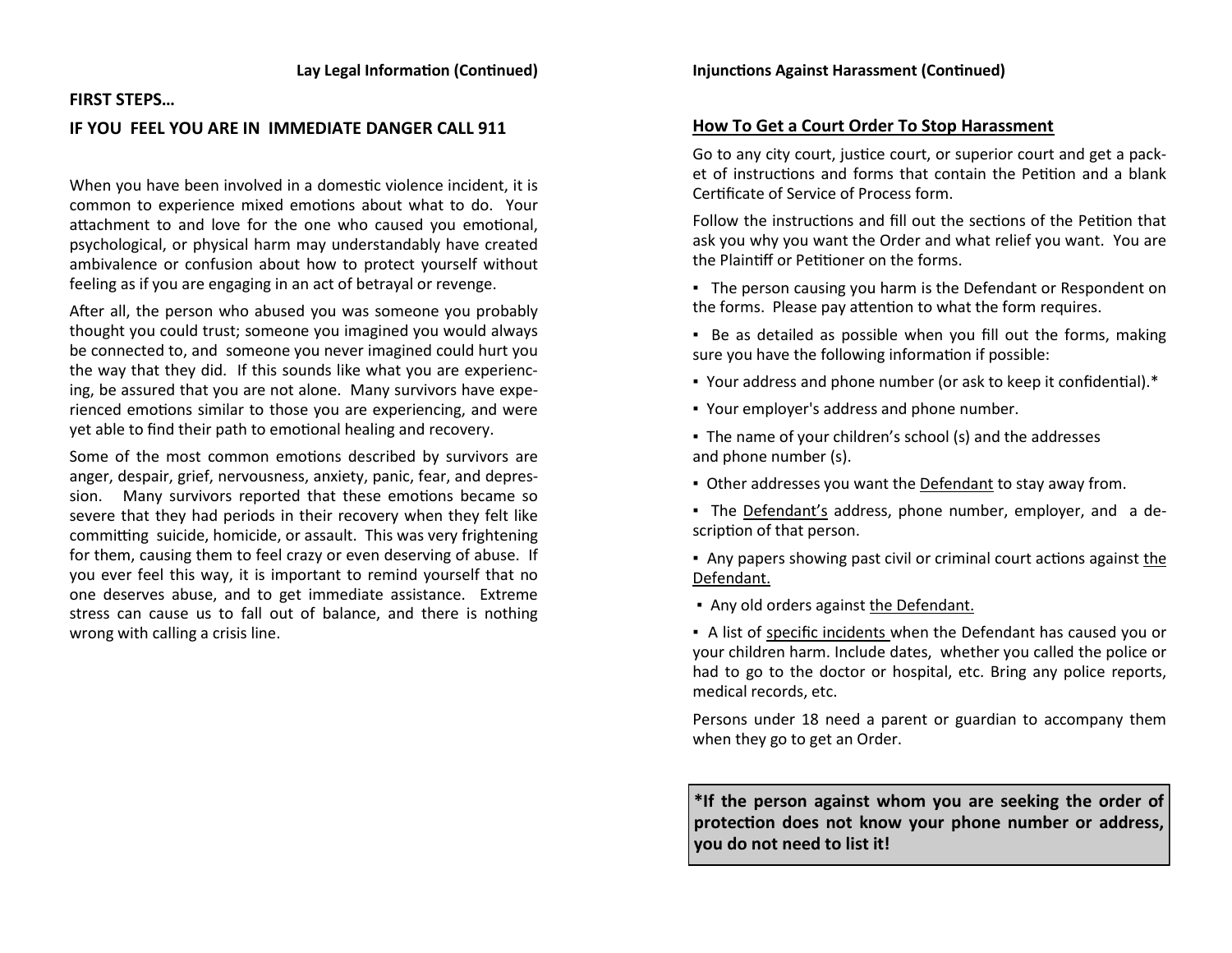# **INJUNCTIONS AGAINST HARASSMENT**

An injunction against harassment is a court order that mandates a person to stop harassing the person seeking the injunction and are for parties who do not have a domestic relationship with each other.

Harassment includes sexual harassment or unwelcome sexual advances, requests for sexual favors and other verbal or physical harassment of a sexual nature. Harassment can include personal remarks about a person's sex. The harasser can be the victim's supervisor, a supervisor in another area, a co-worker, or someone who is not an employee of the employer such as a client or customer. (Civil Rights Act)

You do not have to be related to the other person or to have lived with or dated them to get an Injunction Against Harassment, but you **must be able to show more than a single threatening or abusive event.** You must be able to show that the other person has repeatedly harassed, intimidated, threatened, annoyed or abused you **within the past year** and that those things have upset you; or you must show that the other person's acts have made you fear for your safety or life.

Because you need to demonstrate that there is a pattern of harassment which led you to believe you are in danger, the best way to respond to harassment of any kind is to keep a diary or journal of the incidents. Advocates and online resources for stalking victims will often provide a log that you can use to document incidents in a factual, real time manner. You may further want to document your reactions to the harassment, and any counseling, changes in schedule, or other actions you have taken to address the impact of the harassment on your daily functioning and behavior. Keep in mind there are fees associated with obtaining and Inunction Against Harassment.

# **ARIZONA CONSTITUTIONAL RIGHTS FOR CRIME VICTIMS**

One of the best ways to prevent further abuse or violence is to become familiar with victims' rights. Once you have been named as the victim of a crime, you have the right:

▪ To be treated with fairness, respect and dignity and to be free from intimidation, harassment or abuse, throughout the criminal justice process.

▪ To be informed, **upon request**, when the accused or convicted person is released from custody or has escaped.

▪ To be present at and, **upon request**, to be informed of all criminal proceedings when the defendant has the right to be present.

▪ To be heard at any proceeding involving a post-arrest release decision, a negotiated plea and sentencing.

▪ To refuse an interview, deposition or other discovery request by the defendant, their attorney, or others acting on behalf of the defendant.

▪ To confer with the prosecution, after the crime against the victim has been charged, before trial, or before any disposition on of the case, and to be informed of the disposition.

▪ To read pre-sentence reports relating to the crime against the victim when they are available to the defendant. To receive prompt restitution from the person or persons convicted of the criminal conduct that caused the victim's loss or injury.

▪ To be heard at any proceeding when any post-conviction release from confinement is being considered.

▪ To a speedy trial or disposition and prompt and final conclusion of the case after the conviction and sentence.

▪ To have all rules governing criminal procedure and the admissibility of evidence in all criminal proceedings protect victims' rights and to have these rules be subject to amendment or repeal by the legislature to ensure the protection of these rights.